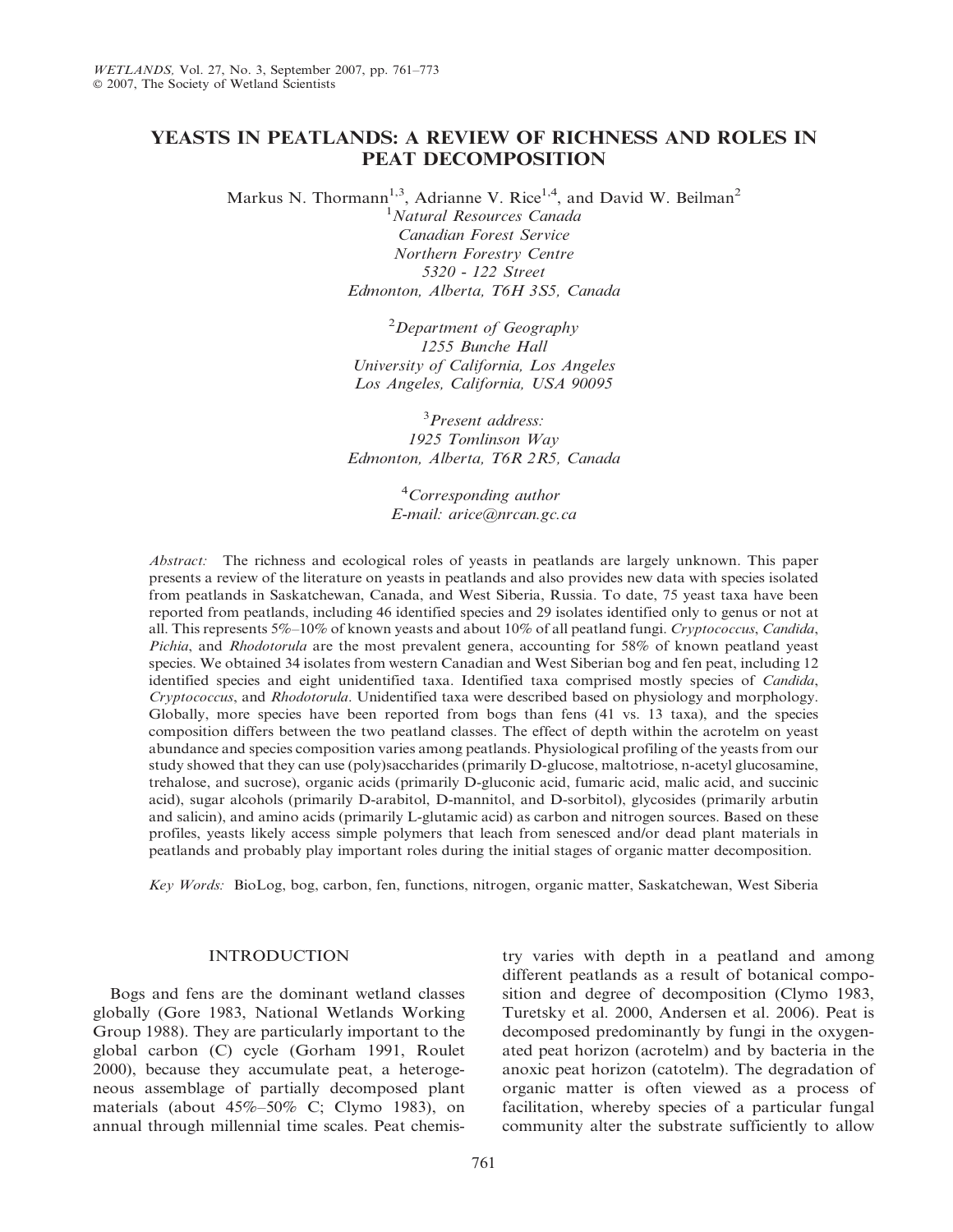other fungal species to become established and continue the degradation process (Lumley et al. 2001). Such a succession has been shown in various upland (Heilman-Clausen 2001, Lumley et al. 2001) and wetland plant species (Tokumasu 1994, Thormann et al. 2003, 2004). Competition and antagonism within fungal communities are also factors at each stage of decay. Consequently, different fungal communities are responsible for the degradation of the varying components of peat, largely as a result of the differing abilities of fungi to synthesize the enzymes required to degrade organic matter (Thormann et al. 2002).

An array of fungi has been isolated from peatlands over the past century, most of which are saprobic and mycelial in nature (reviews in Thormann 2006a, b, Thormann and Rice 2007). Despite the abundance of yeast cells in peat (Baker 1970, Polyakova et al. 2001), peatland yeasts have received little attention, with fewer than ten studies focusing on yeasts from peatlands and few studies of peatland fungi even attempting to identify them (Thornton 1956, Christensen and Whittingham 1965, Dickinson and Dooley 1967, Latter et al. 1967, Christensen and Cooke 1970, Nilsson et al. 1992, Robson et al. 2004). In this paper, we present a review of the literature on yeasts in peatlands and supplement the literature data with a new study of species isolated from peatlands in Saskatchewan, Canada, and the West Siberia Lowland, Russia.

Yeasts are a ubiquitous polyphyletic group of 700–1,500 recognized species of fungi with varying ascomycetous and basidiomycetous affinities (see Kurtzman and Fell 1998, Suh et al. 2005, Kurtzman and Fell 2006, Kurtzman and Piskur 2006). They are generally unicellular; however, some may form a simple, irregular mycelium. Yeasts have been isolated from nearly all plant surfaces and soils in virtually all geographic locations (e.g., Bab'eva and Chernov 1995, Kurtzman and Fell 2006, Kurtzman and Piskur 2006). Many yeasts are involved in the degradation of organic matter; however, their specific roles during decomposition processes in situ remain poorly understood. The paucity of detailed yeast information from peatlands is likely attributable to the challenges involved in traditional yeast identification, i.e., extensive physiological profiling via growth on a series of substrata to elucidate their ability to use them, along with often limited distinguishing morphological characters among species. Modern molecular techniques (e.g., Kurtzman 2006, Kurtzman and Fell 2006) likely represent the future of yeast identification from peatlands and will undoubtedly uncover many additional taxa; however, these techniques are not without limitations

(Anderson and Cairney 2004, Hambleton and Sigler 2005), particularly in that the generated sequences often remain unidentified, and the taxonomic precision of the identifications is limited by the taxonomic accuracy and phylogenetic breadth of the reference databases. More importantly, these methods preclude further experimental investigation, particularly the description of novel taxa and the elucidation of functional roles, because associated living cultures and voucher specimens are absent (Hambleton and Sigler 2005). In order to explore also their functional roles, we have chosen to use culture-based techniques to identify peatland yeasts. This approach provides phenotypic information on yeast taxa and allows for an elucidation of their functions in ecosystems, since a living specimen exists. Moreover, cladistic analyses, following the application of molecular techniques on cultured specimens, can be employed to determine evolutionary relationships among described yeast taxa. Our goals in this paper are to 1) investigate the species richness of peatland yeasts and explore whether this diversity is greater than previously suggested and 2) elucidate the roles that peatland yeasts may play in organic matter decomposition.

#### METHODS

## Yeast Species Richness – Literature Review

In order to compile information about peatland yeasts, we reviewed reports from mycological and ecological journals, most prominently Mycologia, Mycotaxon, Mycologial Research, Canadian Journal of Botany, Fungi Canadensis, and New Phytologist, as well as Sylloge Fungorum (Saccardo 1882–1931, 1972) and the Index of Fungi (1920–present). Several Russian journals were also reviewed, e.g., Microbiology (Moscow), Ekologiya, and Izvestiya Akademii Nauk SSSR, Seriya Biologicheskie. A yeast record was defined as an individual unidentified taxon or one that was identified to genus and/or species in a peer-reviewed publication. Therefore, unpublished, mimeographed, and locally distributed reports, herbarium information, anecdotal references, and check lists were not included as record sources.

## Study Sites

We isolated peatland yeasts from study sites located in peatland-rich regions of North America and Asia. The study sites were located in east-central Saskatchewan, Canada (two sites, one bog and one fen), and in the West Siberian Lowland, Russia (12 sites, eight bogs and four fens; Figure 1).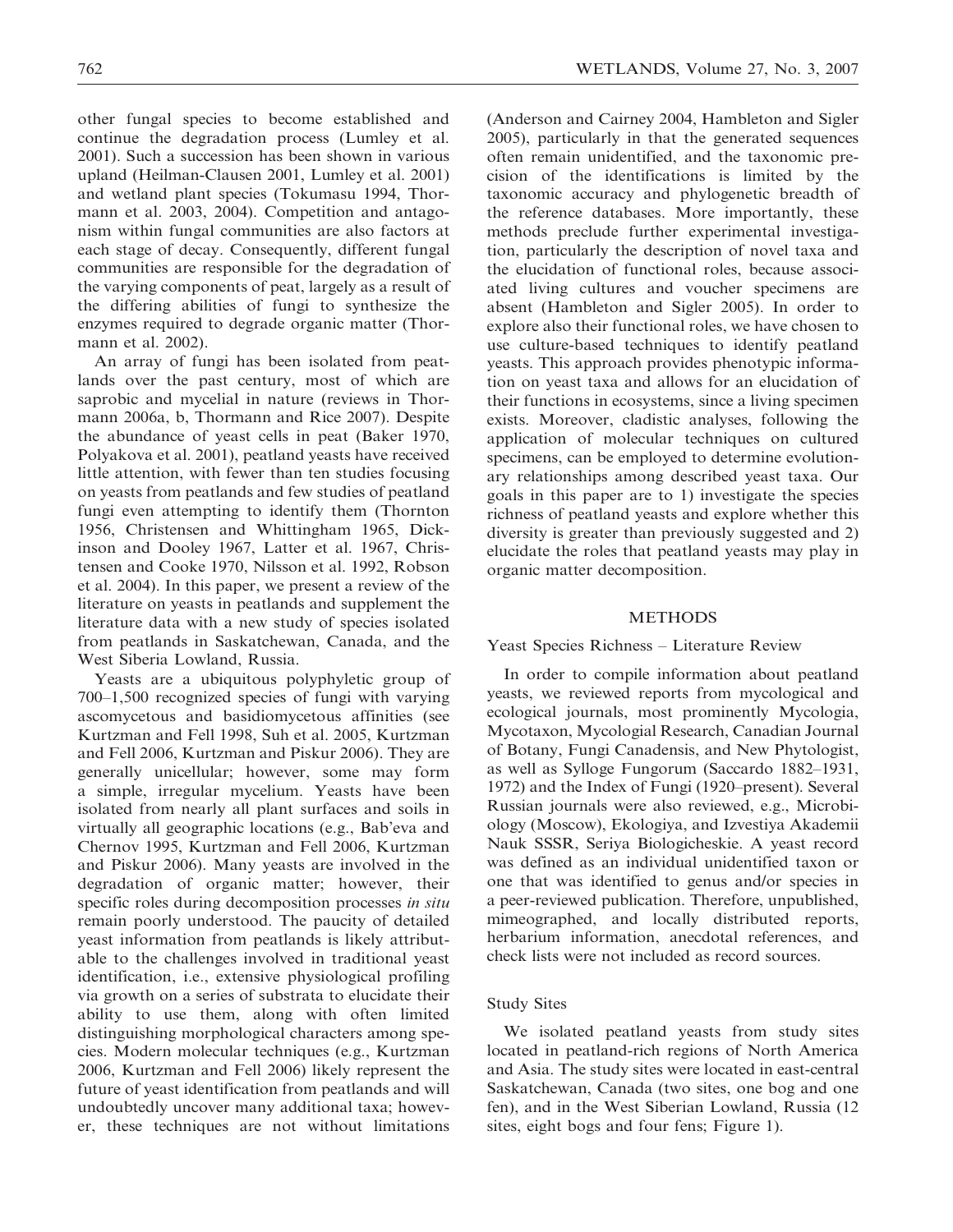

Figure 1. Location of the study sites in Saskatchewan, Canada, and in West Siberia, Russia. Triangles indicate bogs and circles indicate fens.

The Saskatchewan bog was dominated by Picea mariana (Mill.) BSP, ericaceous shrubs (primarily Rhododendron groenlandicum (Oeder) Kron & Judd and Vaccinium vitis-idaea L.), and the bryophytes Hylocomium splendens (Hedw.) BSG, Pleurozium schreberi (Brid.) Mitt., and Sphagnum spp. (primarily Sphagnum fuscum Klinggr.). The Saskatchewan fen was dominated by Larix laricina (Du Roi) K. Koch, Betula pumila L., Salix spp., Andromeda polifolia L., and the bryophytes Aulacomnium palustre (Hedw.) Schwaegr., Campylium stellatum (Hedw.) Lange & Jens., and Tomenthypnum nitens (Hedw.) Loeske. The climate of the Saskatchewan sites is characterized by cold, snowy winters and mild summers. The average annual precipitation is 467 mm, while the mean temperatures of the three coldest and three warmest months are  $-16.2^{\circ}$ C (December–January–February) and  $14.9^{\circ}$ C (June– July–August), respectively (mean annual temperature of  $0.4^{\circ}$ C; data from the Waskesiu Lake weather station; Environment Canada 2004).

In the West Siberia Lowland, the eight bogs were dominated by Pinus sylvestris L., Ledum palustre L., Chamaedaphne calyculata L., and Sphagnum spp. (primarily S. fuscum and S. angustifolium (Russ.) C. Jens. in Tolf). The four fens were dominated by Betula pubescens Ehrh., Carex spp., Menyanthes trifoliata L., and a number of bryophytes, mainly Calliergon spp. and S. angustifolium. The climate of West Siberia is highly continental and characterized by cold, snowy winters and mild summers similar to those experienced at the Saskatchewan peatlands. The average annual precipitation is 433–541 mm, while the mean temperatures of the three coldest and three warmest months range from  $-16.7$  to  $-19.6$ <sup>o</sup>C (December–January–February) and from 15.3–16.7  $\rm{C}$  (June–July–August), respectively (the mean annual temperature ranges from  $-2.1$  to  $0.3^{\circ}$ C; data from the Kanty-Mansisk, Aleksandrovskoe, Tobolsk, Kolpashev, and Tara weather stations in the West Siberia Lowland; Frey and Smith 2003).

#### Peat Processing and Yeast Isolation

Peat samples were collected aseptically at each sampling plot at 5 and 25 cm depths in the Saskatchewan sites and at 0–10 and 10–20 cm depths in the Siberian sites, transferred to sterile containers, and transported in a cooler to the laboratory. All samples originated from the acrotelm in each site. A sub-sample of about 5 g (freshweight, randomly selected from each entire peat sample) was surface-sterilized for five min in  $H_2O_2$ and washed three times with sterilized, distilled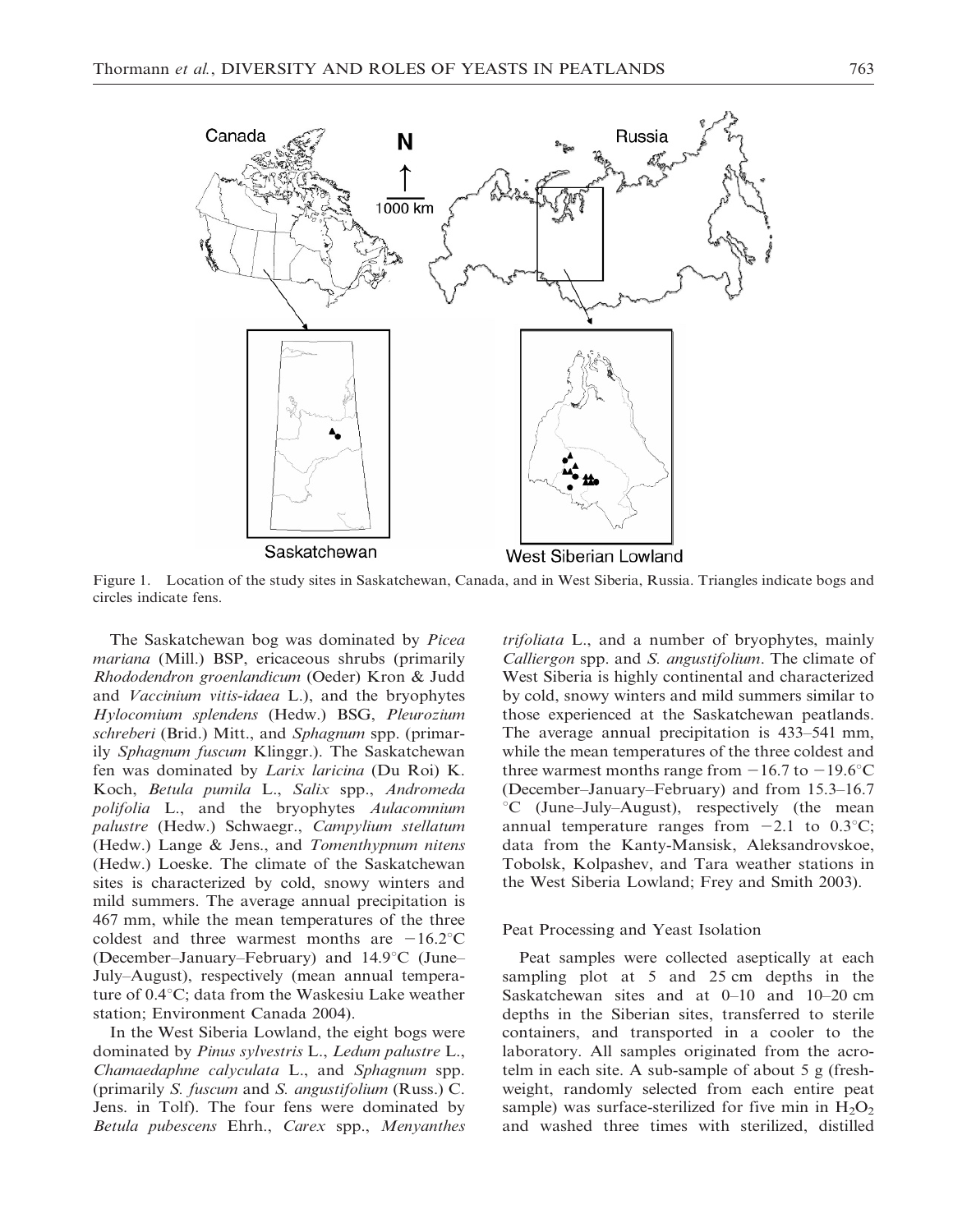water (sd-H<sub>2</sub>O) to eliminate surface contaminants before being placed onto primary isolation media. Five segments (each about  $2 \text{ mm}^3$ , randomly selected from the sterilized 5 g-sub-samples) were transferred aseptically to each of nine plates of potato dextrose agar (PDA, 39.0 g Difco (Detroit, MI) potato dextrose agar,  $1.0$  L sd-H<sub>2</sub>O) with or without amendments to isolate basidiomycetes selectively (Worrall 1991). Three plates were amended with Benlate (50% benomyl; B) and three plates were amended with a sterile stock solution containing Benlate, dichloran (2,6-dichloro-4-nitroaniline), and phenol in ethanol (5 mL  $L^{-1}$ ; BDP). The remaining three plates received no additives. Therefore, there were three plates for each of the three isolation media (n = 3 per isolation medium, n = 9 per processed peat sample), and each plate contained five peat segments randomly selected from the sterilized sub-samples ( $n = 45$  peat segments per peat sample). Oxytetracycline was added to the primary isolation medium to suppress bacterial growth. Plates were incubated in the dark at  $22^{\circ}$ C and examined daily for the first week, every other day for the following four weeks, and every five days for the following three months. Yeasts emerging from the peat segments

were subcultured and maintained on malt extract agar (MEA, 15.0 g Difco malt extract, 20.0 g Difco agar,  $1.0$  L sd-H<sub>2</sub>O). Representative cultures and slides were deposited at the Northern Forestry Centre Culture Collection.

## Yeast Identification

Yeast isolates were identified using the BioLog Yeast MicroPlates. Yeasts were grown on yeast medium (YM, 20.0 g Difco agar, 3.0 g Difco Yeast Extract,  $1.0$  L sd-H<sub>2</sub>O) in Petri plates for three weeks in the dark at  $22^{\circ}$ C. Yeast cells were transferred aseptically using sterile cotton swabs from the Petri plates into  $sd-H_2O$  in sterile glass screw-top test tubes (inoculum density  $47 \pm 2\%$ , determined photometrically). The resulting suspension was transferred into a sterile pipette reservoir, and  $100 \mu L$  were pipetted aseptically into each of the 96 wells of the BioLog Yeast MicroPlates. Each plate consisted of 27 unique substrata, 28 substrata that were tested for both oxidation (using tetrazolium violet as a calorimetric indicator of oxidation) and assimilation (scored turbidimetrically), 11 wells with two substrata to test for the co-utilization of various substrata with Dxylose, and two controls (empty wells). Plates were stored in plastic bags (to avoid desiccation) in the dark at 22°C. Absorbance at 590 nm was measured daily for seven days using a BioLog MicroStation 2. Identities were confirmed with published morphological and physiological information for each species. Yeast taxonomy followed Index Fungorum (CABI Science Databases 2007).

## RESULTS AND DISCUSSION

## Global Richness of Yeasts in Peatlands

We suspected that yeasts comprise a significant proportion of the peatland fungal community, which was supported by examination of the literature and by the results of our isolations. Fifty-eight yeast taxa had been reported previously from peatlands, of which 37 were identified to species, nine to genus, and 12 not at all. In our study of peatlands in Saskatchewan and West Siberia, we obtained 12 identified species and eight unidentified yeasts, bringing the total number of yeast taxa reported from peatlands to 75, including 46 species, nine genus-level reports, and 20 unidentified taxa (Table 1). This total (75 taxa) is the result of fewer than 20 studies, but still represents  $5\% - 10\%$  of known yeast species and about 10% of the fungal species isolated from peatlands (710 taxa in total, of which 601 are identified to species; Thormann and Rice 2007). Additional research combining molecular and culture-based techniques would undoubtedly increase this total. Among the identified species, ascomycetous and basidiomycetous yeasts are represented in similar proportions (23 and 22 species, respectively). Most yeast records originate from Asia (52 records, or 69%), with the remaining ones originating from northern Europe and the Americas (24 records, or 31%). This disparity is likely a reflection of the scarcity in peatland yeast research, with most studies having been conducted in Asia (Table 1).

Taxonomically, species of Cryptococcus predominate, with 10 identified species. Species of Candida (eight species), Pichia (five species), and Rhodotorula (four species) are also common (Table 1). Cryptococcus is a large basidiomycete genus with 261 species and varieties (CABI Science Databases 2007). Within the genus, fermentation (the degradation of complex polymers into simpler ones) of sugars is negative, assimilation (uptake) of nitrate is variable, and assimilation of inositol is positive. Cryptococcus species have been isolated from various organic substrates, soil, water, insects, and humans (Barnett et al. 1983). Candida is a large ascomycetous genus with 531 species and varieties (CABI Science Databases 2007). Within the genus Candida, fermentation, nitrate assimilation, and inositol assimilation may be present or absent. Candida is ubiquitous, with species occurring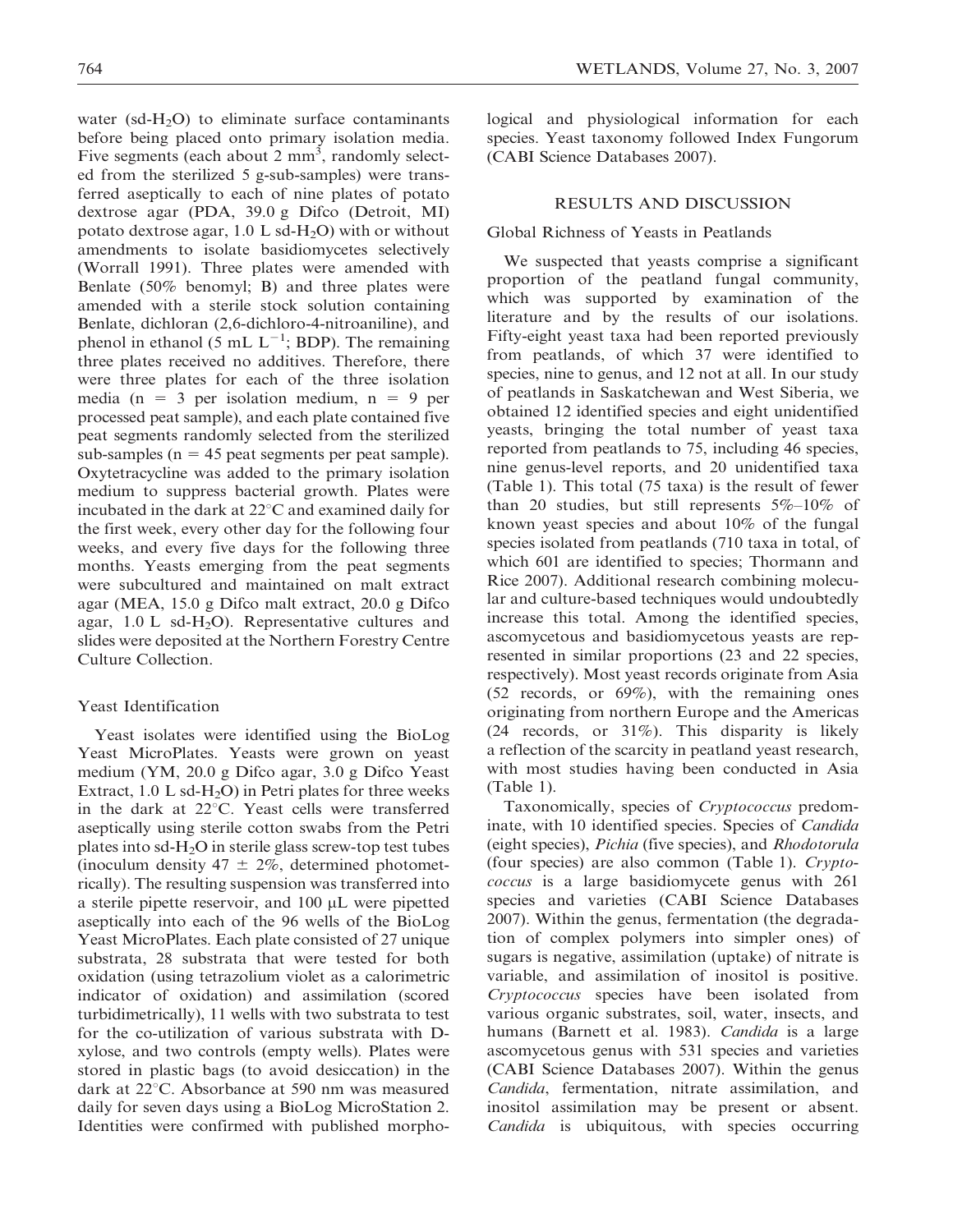virtually everywhere, including air, soil, water, organic matter, humans and other mammals, insects, foods, fungi, and industrial effluent (Barnett et al. 1983). The teleomorphic ascomycete genus Pichia (it reproduces sexually) has 200 species and varieties (CABI Science Databases 2007). Pichia species are generally fermentation and nitrate assimilation negative. Pichia species have been isolated from organic matter, soil, water, foods, humans and other mammals, and insects (Barnett et al. 1983). All Pichia records from peatlands originate from Russia. The basidiomycete genus Rhodotorula has 130 species and varieties (CABI Science Databases 2007). Rhodotorula species do not ferment carbohydrates and produce urease enzyme. Rhodotorula species have been isolated from air, soil, water, organic matter, humans and other mammals, invertebrates, and foods (Barnett et al. 1983). Many species in the aforementioned genera are generalists, but several novel species have been described from peatlands (e.g., Golubev et al. 1981b), and some of the unidentified taxa likely represent novel species (Polyakova et al. 2001). It is probable that some of these species may have adapted as specialists in peatlands. One of the most interesting yeast species reported in multiple studies from bogs and fens in Canada and Russia is Schizoblastosporion starkeyihenricii. This species is rare and of uncertain taxonomic affinity, and most, if not all, of the published reports of this species are from peatlands (Polyakova et al. 2001), suggesting that it is likely a peatland specialist.

## Yeasts in Peatlands in Saskatchewan and West Siberia

We obtained 34 yeast isolates from peat samples from North America (Saskatchewan) and Asia (West Siberia). These included 14 ascomycetous yeasts (6 spp.), 11 basidiomycetous yeasts (5 spp.), and Schizoblastosporion starkeyi-henricii (Table 2). Most isolates belonged to the genera Candida, Cryptococcus, and Rhodotorula (20 isolates, 59% of all isolates), which coincides well with previous records of these genera (Table 1). Cryptococcus albidus var. aerius was the most frequently isolated yeast (five isolates, 16% of all isolates). Eight isolates could not be identified using the BioLog technique (Table 2), six from Saskatchewan and two from the West Siberia Lowland. Based on colony morphology and physiology, the eight unidentified isolates likely represent eight different species. Most of these were slow growing, produced terminal buds, and simple and elaborate pseudohyphae. Only two isolates, both from the Saskatchewan site, produced no pseudohyphae (yeast spp. 1 and 4). All of the unidentified isolates were ascomycetes (negative diazonium blue B test; Table 3). We did not attempt to name these eight isolates because of the likelihood of false identification. Future use of alternative methods, such as DNA sequencing, may result either in their identification or confirmation of their novelty.

## Yeast Distribution by Peatland Class and by Depth

Yeast species richness and composition varies with peatland type and depth within the acrotelm. Of the 75 yeast taxa reported from peatlands (including our study), 41 were reported only from bogs, 13 only from fens, 12 from both bogs and fens, and the remaining nine from unspecified peatland classes (Table 1). These differences may reflect either more favorable conditions for yeasts in bogs than in fens or sampling bias. Evidence for the former is provided by the depth of the acrotelm in bogs vs. fens. Owing to the position of the water table, the acrotelm in bogs is generally substantially thicker than in fens, where water levels are much closer to the moss/peat surface, and the acrotelm is generally much thinner (e.g., Thormann and Bayley 1997). Since most yeasts are obligate aerobes, bogs would likely provide a more favourable environment for these organisms. Evidence for the latter is provided by comparing literature reports and our study. Among the previous literature reports of yeasts from peatlands, 37 taxa were reported exclusively from bogs, but only a single yeast species was reported exclusively from fens. Contrastingly, we observed the opposite trend in our study, with 15 yeast species recovered from fen peat, four from bog peat, and one species from both, even though we examined more bogs than fens (nine bogs vs. five fens). Hence, isolation protocols can significantly affect the species richness of yeasts from substrata or ecosystems. Conclusions regarding the distribution of yeast species among peatland classes are further complicated by differences in peatland classification and terminology. For example, Polyakova et al. (2001) included both oligotrophic and minerotrophic peatlands as bogs, while this study refers to them as bogs and fens, respectively. Ascomycetes were recovered more frequently than basidiomycetes from bogs and fens; however, basidiomycetes were more common when peatland type was unspecified, and species recovered from both bog and fen habitats tended to be basidiomycetes. Additional study of yeasts from both bogs and fens along with consistent classification of peatland types is required to determine whether these trends reflect real differences in the distribution of ascomycetous and basid-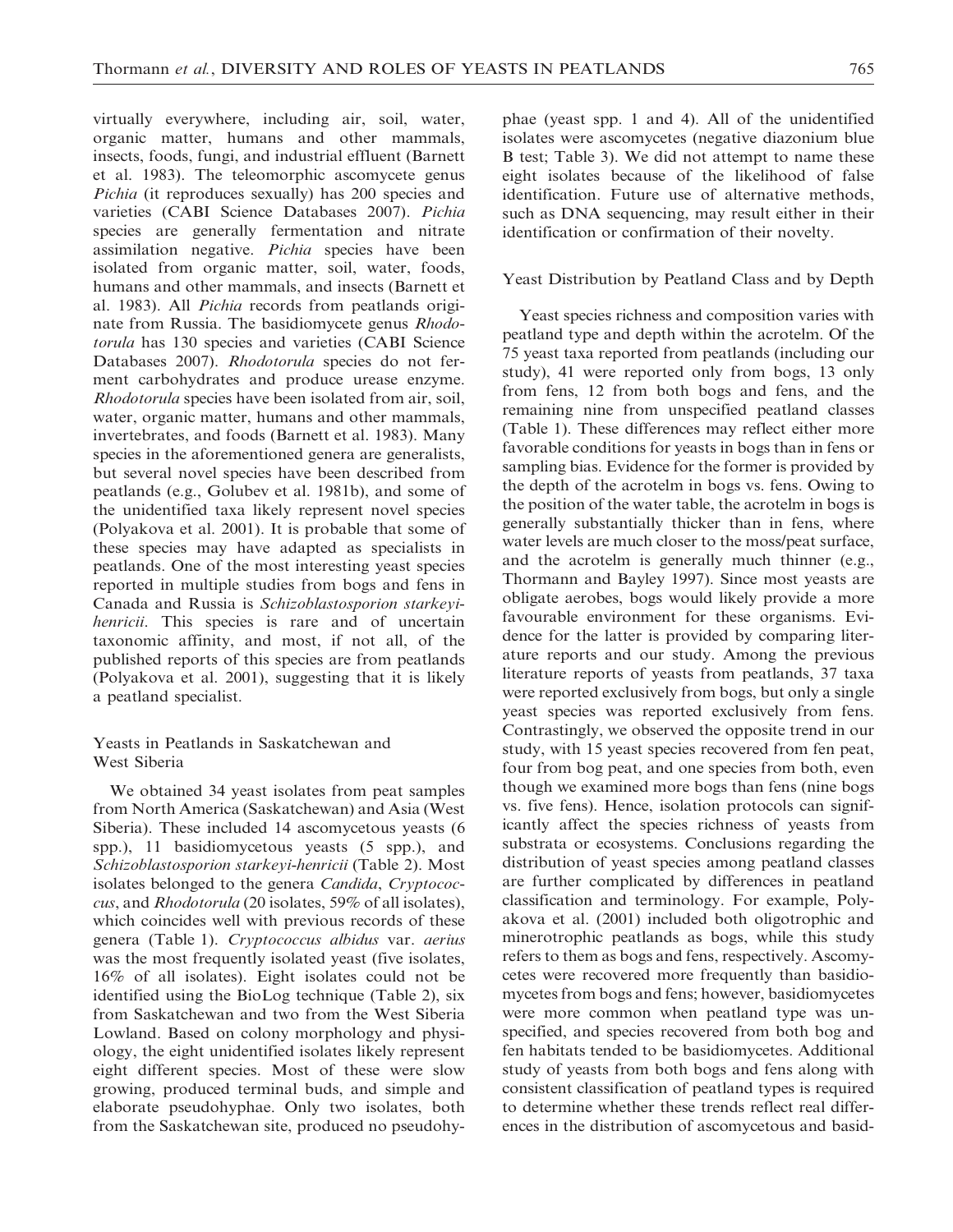| Ascomycota<br>Candida catenulata Diddens & Lodder<br>Canada<br>Bog<br>1<br>Fen<br>Russia<br>Candida edax Van der Walt & E.E. Nel<br>$\mathbf{1}$<br>Canada, Russia<br>Candida haemulonis (Uden & Kolip.) S.A. Mey. & Yarrow<br>Fen<br>$\mathbf{1}$<br>$\overline{2}$<br>Candida sake (Saito & M. Ota) Uden & H.R. Buckley ex S.A. Mey. &<br>Russia<br>Bog<br>Ahearn<br>Candida valida (Leberle) Uden & H.R. Buckley ex S.A. Mey. & Ahearn<br>Russia<br>3<br>Bog<br>Russia<br>3<br>Candida vartiovaarae (Capr.) Uden & H.R. Buckley<br>Bog<br>Fen<br>Canada<br>Candida zeylanoides (Castell.) Langeron & Guerra<br>$\mathbf{1}$<br>Bog, fen<br>Ireland, Russia<br>Candida spp.<br>2, 4, 5<br>Debaryomyces hansenii (Zopf) Lodder & Kreger<br>Bog, fen<br>Russia<br>2, 3, 5<br>Debaryomyces vanrijiae (Van der Walt & Tscheuschner) Abadie, Pignal &<br>Russia<br>3<br>Bog<br>J.L. Jacob<br>Hanseniaspora uvarum (Niehaus) Shehata, Mrak & Phaff<br>Russia<br>Bog<br>2<br>$\mathfrak{Z}$<br>Russia<br>Hansenula saturnus var. saturnus (Klöcker) anon. ined.<br>Bog<br>$\overline{c}$<br>Metschnikowia pulcherrima Pitt & M.W. Mill.<br>Bog<br>Russia<br>3<br>Nadsonia elongata Konok.<br>Russia<br>Bog<br>Nakaseomyces delphensis (van der Walt & Tscheuschner) Kurtzman<br>Fen<br>Canada<br>1<br>$\overline{c}$<br>Pichia capsulata (Wick.) Kurtzman<br>Bog<br>Russia<br>Pichia inositovora Golubev, Blagod., Suetin & R.S. Trots.<br>3, 6<br>Russia<br>Bog<br>2, 3<br>Pichia jadinii (Sartory, A. Weill, R. Weill & J. Mey.) Kurtzman<br>Bog<br>Russia<br>3<br>Pichia toletana (Socias, Ramirez & Peláez) Kreger<br>Russia<br>Bog<br>$\mathfrak{2}$<br>Pichia spp.<br>Russia<br>Bog<br>$\mathfrak{Z}$<br>Saccharomyces kloeckerianus Van der Walt<br>Bog<br>Russia<br>$\overline{c}$<br>Saccharomyces paradoxus Bach.-Raich.<br>Bog<br>Russia<br>3<br>Saccharomyces terrestris (V. Jensen) G.I. Naumov<br>Bog<br>Russia<br>7, 8<br>Bog, fen<br>Russia, UK<br>Torula spp.<br>Torulaspora sp.<br>Bog<br>Russia<br>2<br>3<br>Russia<br>Torulopsis sp.<br>Bog<br>Trichosporiella paludigena (Golubev & Blagod.) de Hoog, Rant.-Leht. &<br>2, 3, 6<br>Bog<br>Russia<br>M.T. Sm.<br>Yarrowia lipolytica (Wick., Kurtzman & E.A. Herrm.) Van der Walt &<br>Fen<br>Canada<br>1<br>Arx<br>Basidiomycota<br>Bullera punicea (Komag. & Nakase) Nakase & M. Suzuki<br>Russia<br>Bog<br>2<br>Canada<br>Cryptococcus aerius (Saito) Nann.<br>Fen<br>$\mathbf{1}$<br>Cryptococcus albidus (Saito) C.E. Skinner<br>Russia, USA<br>Bog<br>2, 3, 5, 9<br>Cryptococcus albidus var. albidus (Saito) C.E. Skinner<br>Bog, fen<br>Canada, Russia<br>1, 9<br>Cryptococcus gastricus Reiersöl & di Menna<br>Bog<br>Russia<br>Cryptococcus gilvescens Chernov & Babeva<br>2<br>Russia, USA<br>Bog<br>$\overline{2}$<br>Bog<br>Russia<br>Cryptococcus hungaricus (Zsolt) Phaff & Fell<br>Cryptococcus laurentii (Kuff.) C.E. Skinner<br>Bog, fen<br>Russia<br>2, 3<br>9<br>Cryptococcus magnus (Lodder & Kreger) Baptist & Kurtzman<br>Unspecified<br>Russia<br>3<br>Cryptococcus podzolicus (Babeva & Reshetova) Golubev<br>Bog<br>Russia<br>Cryptococcus terreus di Menna<br>Bog<br>Russia<br>3<br>5<br>Bog, fen<br>Cryptococcus terricolus T.A. Pedersen<br>Russia<br>$\overline{2}$<br>Unspecified<br>Russia<br>Cryptococcus sp.<br>3<br>Leucosporidium antarcticum Fell, Statzell, I.L. Hunter & Phaff<br>Bog<br>Russia<br>2<br>Mrakia frigida (Fell, Statzell, I.L. Hunter & Phaff) Y. Yamada & Komag.<br>Bog<br>Russia<br>Fen<br>Rhodotorula acheniorum (Buhagiar & J.A. Barnett) Rodr. Mir.<br>Canada, Russia<br>1<br>Rhodotorula aurantiaca (Saito) Lodder<br>Bog, fen<br>Canada, Russia<br>1, 2<br>Rhodotorula glutinis (Fresen.) F.C. Harrison<br>Russia<br>Bog<br>3<br>2<br>Bog<br>Russia, USA<br>Rhodotorula mucilaginosa (A. Jörg.) F.C. Harrison<br>5<br>Unspecified<br>Russia<br>Rhodotorula sp.<br>$\overline{c}$<br>Rhodotorula sp. 1<br>Russia<br>Bog<br>$\overline{2}$<br>Rhodotorula sp. 2<br>Russia<br>Bog | Yeast taxa | Peatland Type | Country | Reference |
|----------------------------------------------------------------------------------------------------------------------------------------------------------------------------------------------------------------------------------------------------------------------------------------------------------------------------------------------------------------------------------------------------------------------------------------------------------------------------------------------------------------------------------------------------------------------------------------------------------------------------------------------------------------------------------------------------------------------------------------------------------------------------------------------------------------------------------------------------------------------------------------------------------------------------------------------------------------------------------------------------------------------------------------------------------------------------------------------------------------------------------------------------------------------------------------------------------------------------------------------------------------------------------------------------------------------------------------------------------------------------------------------------------------------------------------------------------------------------------------------------------------------------------------------------------------------------------------------------------------------------------------------------------------------------------------------------------------------------------------------------------------------------------------------------------------------------------------------------------------------------------------------------------------------------------------------------------------------------------------------------------------------------------------------------------------------------------------------------------------------------------------------------------------------------------------------------------------------------------------------------------------------------------------------------------------------------------------------------------------------------------------------------------------------------------------------------------------------------------------------------------------------------------------------------------------------------------------------------------------------------------------------------------------------------------------------------------------------------------------------------------------------------------------------------------------------------------------------------------------------------------------------------------------------------------------------------------------------------------------------------------------------------------------------------------------------------------------------------------------------------------------------------------------------------------------------------------------------------------------------------------------------------------------------------------------------------------------------------------------------------------------------------------------------------------------------------------------------------------------------------------------------------------------------------------------------------------------------------------------------------------------------------------------------------------------------------------------------------------------------------------------------------------------------------------------------------------------------------------------------------------------------------------------------------------------------------------------------------------------------------------|------------|---------------|---------|-----------|
|                                                                                                                                                                                                                                                                                                                                                                                                                                                                                                                                                                                                                                                                                                                                                                                                                                                                                                                                                                                                                                                                                                                                                                                                                                                                                                                                                                                                                                                                                                                                                                                                                                                                                                                                                                                                                                                                                                                                                                                                                                                                                                                                                                                                                                                                                                                                                                                                                                                                                                                                                                                                                                                                                                                                                                                                                                                                                                                                                                                                                                                                                                                                                                                                                                                                                                                                                                                                                                                                                                                                                                                                                                                                                                                                                                                                                                                                                                                                                                                                          |            |               |         |           |
|                                                                                                                                                                                                                                                                                                                                                                                                                                                                                                                                                                                                                                                                                                                                                                                                                                                                                                                                                                                                                                                                                                                                                                                                                                                                                                                                                                                                                                                                                                                                                                                                                                                                                                                                                                                                                                                                                                                                                                                                                                                                                                                                                                                                                                                                                                                                                                                                                                                                                                                                                                                                                                                                                                                                                                                                                                                                                                                                                                                                                                                                                                                                                                                                                                                                                                                                                                                                                                                                                                                                                                                                                                                                                                                                                                                                                                                                                                                                                                                                          |            |               |         |           |
|                                                                                                                                                                                                                                                                                                                                                                                                                                                                                                                                                                                                                                                                                                                                                                                                                                                                                                                                                                                                                                                                                                                                                                                                                                                                                                                                                                                                                                                                                                                                                                                                                                                                                                                                                                                                                                                                                                                                                                                                                                                                                                                                                                                                                                                                                                                                                                                                                                                                                                                                                                                                                                                                                                                                                                                                                                                                                                                                                                                                                                                                                                                                                                                                                                                                                                                                                                                                                                                                                                                                                                                                                                                                                                                                                                                                                                                                                                                                                                                                          |            |               |         |           |
|                                                                                                                                                                                                                                                                                                                                                                                                                                                                                                                                                                                                                                                                                                                                                                                                                                                                                                                                                                                                                                                                                                                                                                                                                                                                                                                                                                                                                                                                                                                                                                                                                                                                                                                                                                                                                                                                                                                                                                                                                                                                                                                                                                                                                                                                                                                                                                                                                                                                                                                                                                                                                                                                                                                                                                                                                                                                                                                                                                                                                                                                                                                                                                                                                                                                                                                                                                                                                                                                                                                                                                                                                                                                                                                                                                                                                                                                                                                                                                                                          |            |               |         |           |
|                                                                                                                                                                                                                                                                                                                                                                                                                                                                                                                                                                                                                                                                                                                                                                                                                                                                                                                                                                                                                                                                                                                                                                                                                                                                                                                                                                                                                                                                                                                                                                                                                                                                                                                                                                                                                                                                                                                                                                                                                                                                                                                                                                                                                                                                                                                                                                                                                                                                                                                                                                                                                                                                                                                                                                                                                                                                                                                                                                                                                                                                                                                                                                                                                                                                                                                                                                                                                                                                                                                                                                                                                                                                                                                                                                                                                                                                                                                                                                                                          |            |               |         |           |
|                                                                                                                                                                                                                                                                                                                                                                                                                                                                                                                                                                                                                                                                                                                                                                                                                                                                                                                                                                                                                                                                                                                                                                                                                                                                                                                                                                                                                                                                                                                                                                                                                                                                                                                                                                                                                                                                                                                                                                                                                                                                                                                                                                                                                                                                                                                                                                                                                                                                                                                                                                                                                                                                                                                                                                                                                                                                                                                                                                                                                                                                                                                                                                                                                                                                                                                                                                                                                                                                                                                                                                                                                                                                                                                                                                                                                                                                                                                                                                                                          |            |               |         |           |
|                                                                                                                                                                                                                                                                                                                                                                                                                                                                                                                                                                                                                                                                                                                                                                                                                                                                                                                                                                                                                                                                                                                                                                                                                                                                                                                                                                                                                                                                                                                                                                                                                                                                                                                                                                                                                                                                                                                                                                                                                                                                                                                                                                                                                                                                                                                                                                                                                                                                                                                                                                                                                                                                                                                                                                                                                                                                                                                                                                                                                                                                                                                                                                                                                                                                                                                                                                                                                                                                                                                                                                                                                                                                                                                                                                                                                                                                                                                                                                                                          |            |               |         |           |
|                                                                                                                                                                                                                                                                                                                                                                                                                                                                                                                                                                                                                                                                                                                                                                                                                                                                                                                                                                                                                                                                                                                                                                                                                                                                                                                                                                                                                                                                                                                                                                                                                                                                                                                                                                                                                                                                                                                                                                                                                                                                                                                                                                                                                                                                                                                                                                                                                                                                                                                                                                                                                                                                                                                                                                                                                                                                                                                                                                                                                                                                                                                                                                                                                                                                                                                                                                                                                                                                                                                                                                                                                                                                                                                                                                                                                                                                                                                                                                                                          |            |               |         |           |
|                                                                                                                                                                                                                                                                                                                                                                                                                                                                                                                                                                                                                                                                                                                                                                                                                                                                                                                                                                                                                                                                                                                                                                                                                                                                                                                                                                                                                                                                                                                                                                                                                                                                                                                                                                                                                                                                                                                                                                                                                                                                                                                                                                                                                                                                                                                                                                                                                                                                                                                                                                                                                                                                                                                                                                                                                                                                                                                                                                                                                                                                                                                                                                                                                                                                                                                                                                                                                                                                                                                                                                                                                                                                                                                                                                                                                                                                                                                                                                                                          |            |               |         |           |
|                                                                                                                                                                                                                                                                                                                                                                                                                                                                                                                                                                                                                                                                                                                                                                                                                                                                                                                                                                                                                                                                                                                                                                                                                                                                                                                                                                                                                                                                                                                                                                                                                                                                                                                                                                                                                                                                                                                                                                                                                                                                                                                                                                                                                                                                                                                                                                                                                                                                                                                                                                                                                                                                                                                                                                                                                                                                                                                                                                                                                                                                                                                                                                                                                                                                                                                                                                                                                                                                                                                                                                                                                                                                                                                                                                                                                                                                                                                                                                                                          |            |               |         |           |
|                                                                                                                                                                                                                                                                                                                                                                                                                                                                                                                                                                                                                                                                                                                                                                                                                                                                                                                                                                                                                                                                                                                                                                                                                                                                                                                                                                                                                                                                                                                                                                                                                                                                                                                                                                                                                                                                                                                                                                                                                                                                                                                                                                                                                                                                                                                                                                                                                                                                                                                                                                                                                                                                                                                                                                                                                                                                                                                                                                                                                                                                                                                                                                                                                                                                                                                                                                                                                                                                                                                                                                                                                                                                                                                                                                                                                                                                                                                                                                                                          |            |               |         |           |
|                                                                                                                                                                                                                                                                                                                                                                                                                                                                                                                                                                                                                                                                                                                                                                                                                                                                                                                                                                                                                                                                                                                                                                                                                                                                                                                                                                                                                                                                                                                                                                                                                                                                                                                                                                                                                                                                                                                                                                                                                                                                                                                                                                                                                                                                                                                                                                                                                                                                                                                                                                                                                                                                                                                                                                                                                                                                                                                                                                                                                                                                                                                                                                                                                                                                                                                                                                                                                                                                                                                                                                                                                                                                                                                                                                                                                                                                                                                                                                                                          |            |               |         |           |
|                                                                                                                                                                                                                                                                                                                                                                                                                                                                                                                                                                                                                                                                                                                                                                                                                                                                                                                                                                                                                                                                                                                                                                                                                                                                                                                                                                                                                                                                                                                                                                                                                                                                                                                                                                                                                                                                                                                                                                                                                                                                                                                                                                                                                                                                                                                                                                                                                                                                                                                                                                                                                                                                                                                                                                                                                                                                                                                                                                                                                                                                                                                                                                                                                                                                                                                                                                                                                                                                                                                                                                                                                                                                                                                                                                                                                                                                                                                                                                                                          |            |               |         |           |
|                                                                                                                                                                                                                                                                                                                                                                                                                                                                                                                                                                                                                                                                                                                                                                                                                                                                                                                                                                                                                                                                                                                                                                                                                                                                                                                                                                                                                                                                                                                                                                                                                                                                                                                                                                                                                                                                                                                                                                                                                                                                                                                                                                                                                                                                                                                                                                                                                                                                                                                                                                                                                                                                                                                                                                                                                                                                                                                                                                                                                                                                                                                                                                                                                                                                                                                                                                                                                                                                                                                                                                                                                                                                                                                                                                                                                                                                                                                                                                                                          |            |               |         |           |
|                                                                                                                                                                                                                                                                                                                                                                                                                                                                                                                                                                                                                                                                                                                                                                                                                                                                                                                                                                                                                                                                                                                                                                                                                                                                                                                                                                                                                                                                                                                                                                                                                                                                                                                                                                                                                                                                                                                                                                                                                                                                                                                                                                                                                                                                                                                                                                                                                                                                                                                                                                                                                                                                                                                                                                                                                                                                                                                                                                                                                                                                                                                                                                                                                                                                                                                                                                                                                                                                                                                                                                                                                                                                                                                                                                                                                                                                                                                                                                                                          |            |               |         |           |
|                                                                                                                                                                                                                                                                                                                                                                                                                                                                                                                                                                                                                                                                                                                                                                                                                                                                                                                                                                                                                                                                                                                                                                                                                                                                                                                                                                                                                                                                                                                                                                                                                                                                                                                                                                                                                                                                                                                                                                                                                                                                                                                                                                                                                                                                                                                                                                                                                                                                                                                                                                                                                                                                                                                                                                                                                                                                                                                                                                                                                                                                                                                                                                                                                                                                                                                                                                                                                                                                                                                                                                                                                                                                                                                                                                                                                                                                                                                                                                                                          |            |               |         |           |
|                                                                                                                                                                                                                                                                                                                                                                                                                                                                                                                                                                                                                                                                                                                                                                                                                                                                                                                                                                                                                                                                                                                                                                                                                                                                                                                                                                                                                                                                                                                                                                                                                                                                                                                                                                                                                                                                                                                                                                                                                                                                                                                                                                                                                                                                                                                                                                                                                                                                                                                                                                                                                                                                                                                                                                                                                                                                                                                                                                                                                                                                                                                                                                                                                                                                                                                                                                                                                                                                                                                                                                                                                                                                                                                                                                                                                                                                                                                                                                                                          |            |               |         |           |
|                                                                                                                                                                                                                                                                                                                                                                                                                                                                                                                                                                                                                                                                                                                                                                                                                                                                                                                                                                                                                                                                                                                                                                                                                                                                                                                                                                                                                                                                                                                                                                                                                                                                                                                                                                                                                                                                                                                                                                                                                                                                                                                                                                                                                                                                                                                                                                                                                                                                                                                                                                                                                                                                                                                                                                                                                                                                                                                                                                                                                                                                                                                                                                                                                                                                                                                                                                                                                                                                                                                                                                                                                                                                                                                                                                                                                                                                                                                                                                                                          |            |               |         |           |
|                                                                                                                                                                                                                                                                                                                                                                                                                                                                                                                                                                                                                                                                                                                                                                                                                                                                                                                                                                                                                                                                                                                                                                                                                                                                                                                                                                                                                                                                                                                                                                                                                                                                                                                                                                                                                                                                                                                                                                                                                                                                                                                                                                                                                                                                                                                                                                                                                                                                                                                                                                                                                                                                                                                                                                                                                                                                                                                                                                                                                                                                                                                                                                                                                                                                                                                                                                                                                                                                                                                                                                                                                                                                                                                                                                                                                                                                                                                                                                                                          |            |               |         |           |
|                                                                                                                                                                                                                                                                                                                                                                                                                                                                                                                                                                                                                                                                                                                                                                                                                                                                                                                                                                                                                                                                                                                                                                                                                                                                                                                                                                                                                                                                                                                                                                                                                                                                                                                                                                                                                                                                                                                                                                                                                                                                                                                                                                                                                                                                                                                                                                                                                                                                                                                                                                                                                                                                                                                                                                                                                                                                                                                                                                                                                                                                                                                                                                                                                                                                                                                                                                                                                                                                                                                                                                                                                                                                                                                                                                                                                                                                                                                                                                                                          |            |               |         |           |
|                                                                                                                                                                                                                                                                                                                                                                                                                                                                                                                                                                                                                                                                                                                                                                                                                                                                                                                                                                                                                                                                                                                                                                                                                                                                                                                                                                                                                                                                                                                                                                                                                                                                                                                                                                                                                                                                                                                                                                                                                                                                                                                                                                                                                                                                                                                                                                                                                                                                                                                                                                                                                                                                                                                                                                                                                                                                                                                                                                                                                                                                                                                                                                                                                                                                                                                                                                                                                                                                                                                                                                                                                                                                                                                                                                                                                                                                                                                                                                                                          |            |               |         |           |
|                                                                                                                                                                                                                                                                                                                                                                                                                                                                                                                                                                                                                                                                                                                                                                                                                                                                                                                                                                                                                                                                                                                                                                                                                                                                                                                                                                                                                                                                                                                                                                                                                                                                                                                                                                                                                                                                                                                                                                                                                                                                                                                                                                                                                                                                                                                                                                                                                                                                                                                                                                                                                                                                                                                                                                                                                                                                                                                                                                                                                                                                                                                                                                                                                                                                                                                                                                                                                                                                                                                                                                                                                                                                                                                                                                                                                                                                                                                                                                                                          |            |               |         |           |
|                                                                                                                                                                                                                                                                                                                                                                                                                                                                                                                                                                                                                                                                                                                                                                                                                                                                                                                                                                                                                                                                                                                                                                                                                                                                                                                                                                                                                                                                                                                                                                                                                                                                                                                                                                                                                                                                                                                                                                                                                                                                                                                                                                                                                                                                                                                                                                                                                                                                                                                                                                                                                                                                                                                                                                                                                                                                                                                                                                                                                                                                                                                                                                                                                                                                                                                                                                                                                                                                                                                                                                                                                                                                                                                                                                                                                                                                                                                                                                                                          |            |               |         |           |
|                                                                                                                                                                                                                                                                                                                                                                                                                                                                                                                                                                                                                                                                                                                                                                                                                                                                                                                                                                                                                                                                                                                                                                                                                                                                                                                                                                                                                                                                                                                                                                                                                                                                                                                                                                                                                                                                                                                                                                                                                                                                                                                                                                                                                                                                                                                                                                                                                                                                                                                                                                                                                                                                                                                                                                                                                                                                                                                                                                                                                                                                                                                                                                                                                                                                                                                                                                                                                                                                                                                                                                                                                                                                                                                                                                                                                                                                                                                                                                                                          |            |               |         |           |
|                                                                                                                                                                                                                                                                                                                                                                                                                                                                                                                                                                                                                                                                                                                                                                                                                                                                                                                                                                                                                                                                                                                                                                                                                                                                                                                                                                                                                                                                                                                                                                                                                                                                                                                                                                                                                                                                                                                                                                                                                                                                                                                                                                                                                                                                                                                                                                                                                                                                                                                                                                                                                                                                                                                                                                                                                                                                                                                                                                                                                                                                                                                                                                                                                                                                                                                                                                                                                                                                                                                                                                                                                                                                                                                                                                                                                                                                                                                                                                                                          |            |               |         |           |
|                                                                                                                                                                                                                                                                                                                                                                                                                                                                                                                                                                                                                                                                                                                                                                                                                                                                                                                                                                                                                                                                                                                                                                                                                                                                                                                                                                                                                                                                                                                                                                                                                                                                                                                                                                                                                                                                                                                                                                                                                                                                                                                                                                                                                                                                                                                                                                                                                                                                                                                                                                                                                                                                                                                                                                                                                                                                                                                                                                                                                                                                                                                                                                                                                                                                                                                                                                                                                                                                                                                                                                                                                                                                                                                                                                                                                                                                                                                                                                                                          |            |               |         |           |
|                                                                                                                                                                                                                                                                                                                                                                                                                                                                                                                                                                                                                                                                                                                                                                                                                                                                                                                                                                                                                                                                                                                                                                                                                                                                                                                                                                                                                                                                                                                                                                                                                                                                                                                                                                                                                                                                                                                                                                                                                                                                                                                                                                                                                                                                                                                                                                                                                                                                                                                                                                                                                                                                                                                                                                                                                                                                                                                                                                                                                                                                                                                                                                                                                                                                                                                                                                                                                                                                                                                                                                                                                                                                                                                                                                                                                                                                                                                                                                                                          |            |               |         |           |
|                                                                                                                                                                                                                                                                                                                                                                                                                                                                                                                                                                                                                                                                                                                                                                                                                                                                                                                                                                                                                                                                                                                                                                                                                                                                                                                                                                                                                                                                                                                                                                                                                                                                                                                                                                                                                                                                                                                                                                                                                                                                                                                                                                                                                                                                                                                                                                                                                                                                                                                                                                                                                                                                                                                                                                                                                                                                                                                                                                                                                                                                                                                                                                                                                                                                                                                                                                                                                                                                                                                                                                                                                                                                                                                                                                                                                                                                                                                                                                                                          |            |               |         |           |
|                                                                                                                                                                                                                                                                                                                                                                                                                                                                                                                                                                                                                                                                                                                                                                                                                                                                                                                                                                                                                                                                                                                                                                                                                                                                                                                                                                                                                                                                                                                                                                                                                                                                                                                                                                                                                                                                                                                                                                                                                                                                                                                                                                                                                                                                                                                                                                                                                                                                                                                                                                                                                                                                                                                                                                                                                                                                                                                                                                                                                                                                                                                                                                                                                                                                                                                                                                                                                                                                                                                                                                                                                                                                                                                                                                                                                                                                                                                                                                                                          |            |               |         |           |
|                                                                                                                                                                                                                                                                                                                                                                                                                                                                                                                                                                                                                                                                                                                                                                                                                                                                                                                                                                                                                                                                                                                                                                                                                                                                                                                                                                                                                                                                                                                                                                                                                                                                                                                                                                                                                                                                                                                                                                                                                                                                                                                                                                                                                                                                                                                                                                                                                                                                                                                                                                                                                                                                                                                                                                                                                                                                                                                                                                                                                                                                                                                                                                                                                                                                                                                                                                                                                                                                                                                                                                                                                                                                                                                                                                                                                                                                                                                                                                                                          |            |               |         |           |
|                                                                                                                                                                                                                                                                                                                                                                                                                                                                                                                                                                                                                                                                                                                                                                                                                                                                                                                                                                                                                                                                                                                                                                                                                                                                                                                                                                                                                                                                                                                                                                                                                                                                                                                                                                                                                                                                                                                                                                                                                                                                                                                                                                                                                                                                                                                                                                                                                                                                                                                                                                                                                                                                                                                                                                                                                                                                                                                                                                                                                                                                                                                                                                                                                                                                                                                                                                                                                                                                                                                                                                                                                                                                                                                                                                                                                                                                                                                                                                                                          |            |               |         |           |
|                                                                                                                                                                                                                                                                                                                                                                                                                                                                                                                                                                                                                                                                                                                                                                                                                                                                                                                                                                                                                                                                                                                                                                                                                                                                                                                                                                                                                                                                                                                                                                                                                                                                                                                                                                                                                                                                                                                                                                                                                                                                                                                                                                                                                                                                                                                                                                                                                                                                                                                                                                                                                                                                                                                                                                                                                                                                                                                                                                                                                                                                                                                                                                                                                                                                                                                                                                                                                                                                                                                                                                                                                                                                                                                                                                                                                                                                                                                                                                                                          |            |               |         |           |
|                                                                                                                                                                                                                                                                                                                                                                                                                                                                                                                                                                                                                                                                                                                                                                                                                                                                                                                                                                                                                                                                                                                                                                                                                                                                                                                                                                                                                                                                                                                                                                                                                                                                                                                                                                                                                                                                                                                                                                                                                                                                                                                                                                                                                                                                                                                                                                                                                                                                                                                                                                                                                                                                                                                                                                                                                                                                                                                                                                                                                                                                                                                                                                                                                                                                                                                                                                                                                                                                                                                                                                                                                                                                                                                                                                                                                                                                                                                                                                                                          |            |               |         |           |
|                                                                                                                                                                                                                                                                                                                                                                                                                                                                                                                                                                                                                                                                                                                                                                                                                                                                                                                                                                                                                                                                                                                                                                                                                                                                                                                                                                                                                                                                                                                                                                                                                                                                                                                                                                                                                                                                                                                                                                                                                                                                                                                                                                                                                                                                                                                                                                                                                                                                                                                                                                                                                                                                                                                                                                                                                                                                                                                                                                                                                                                                                                                                                                                                                                                                                                                                                                                                                                                                                                                                                                                                                                                                                                                                                                                                                                                                                                                                                                                                          |            |               |         |           |
|                                                                                                                                                                                                                                                                                                                                                                                                                                                                                                                                                                                                                                                                                                                                                                                                                                                                                                                                                                                                                                                                                                                                                                                                                                                                                                                                                                                                                                                                                                                                                                                                                                                                                                                                                                                                                                                                                                                                                                                                                                                                                                                                                                                                                                                                                                                                                                                                                                                                                                                                                                                                                                                                                                                                                                                                                                                                                                                                                                                                                                                                                                                                                                                                                                                                                                                                                                                                                                                                                                                                                                                                                                                                                                                                                                                                                                                                                                                                                                                                          |            |               |         |           |
|                                                                                                                                                                                                                                                                                                                                                                                                                                                                                                                                                                                                                                                                                                                                                                                                                                                                                                                                                                                                                                                                                                                                                                                                                                                                                                                                                                                                                                                                                                                                                                                                                                                                                                                                                                                                                                                                                                                                                                                                                                                                                                                                                                                                                                                                                                                                                                                                                                                                                                                                                                                                                                                                                                                                                                                                                                                                                                                                                                                                                                                                                                                                                                                                                                                                                                                                                                                                                                                                                                                                                                                                                                                                                                                                                                                                                                                                                                                                                                                                          |            |               |         |           |
|                                                                                                                                                                                                                                                                                                                                                                                                                                                                                                                                                                                                                                                                                                                                                                                                                                                                                                                                                                                                                                                                                                                                                                                                                                                                                                                                                                                                                                                                                                                                                                                                                                                                                                                                                                                                                                                                                                                                                                                                                                                                                                                                                                                                                                                                                                                                                                                                                                                                                                                                                                                                                                                                                                                                                                                                                                                                                                                                                                                                                                                                                                                                                                                                                                                                                                                                                                                                                                                                                                                                                                                                                                                                                                                                                                                                                                                                                                                                                                                                          |            |               |         |           |
|                                                                                                                                                                                                                                                                                                                                                                                                                                                                                                                                                                                                                                                                                                                                                                                                                                                                                                                                                                                                                                                                                                                                                                                                                                                                                                                                                                                                                                                                                                                                                                                                                                                                                                                                                                                                                                                                                                                                                                                                                                                                                                                                                                                                                                                                                                                                                                                                                                                                                                                                                                                                                                                                                                                                                                                                                                                                                                                                                                                                                                                                                                                                                                                                                                                                                                                                                                                                                                                                                                                                                                                                                                                                                                                                                                                                                                                                                                                                                                                                          |            |               |         |           |
|                                                                                                                                                                                                                                                                                                                                                                                                                                                                                                                                                                                                                                                                                                                                                                                                                                                                                                                                                                                                                                                                                                                                                                                                                                                                                                                                                                                                                                                                                                                                                                                                                                                                                                                                                                                                                                                                                                                                                                                                                                                                                                                                                                                                                                                                                                                                                                                                                                                                                                                                                                                                                                                                                                                                                                                                                                                                                                                                                                                                                                                                                                                                                                                                                                                                                                                                                                                                                                                                                                                                                                                                                                                                                                                                                                                                                                                                                                                                                                                                          |            |               |         |           |
|                                                                                                                                                                                                                                                                                                                                                                                                                                                                                                                                                                                                                                                                                                                                                                                                                                                                                                                                                                                                                                                                                                                                                                                                                                                                                                                                                                                                                                                                                                                                                                                                                                                                                                                                                                                                                                                                                                                                                                                                                                                                                                                                                                                                                                                                                                                                                                                                                                                                                                                                                                                                                                                                                                                                                                                                                                                                                                                                                                                                                                                                                                                                                                                                                                                                                                                                                                                                                                                                                                                                                                                                                                                                                                                                                                                                                                                                                                                                                                                                          |            |               |         |           |
|                                                                                                                                                                                                                                                                                                                                                                                                                                                                                                                                                                                                                                                                                                                                                                                                                                                                                                                                                                                                                                                                                                                                                                                                                                                                                                                                                                                                                                                                                                                                                                                                                                                                                                                                                                                                                                                                                                                                                                                                                                                                                                                                                                                                                                                                                                                                                                                                                                                                                                                                                                                                                                                                                                                                                                                                                                                                                                                                                                                                                                                                                                                                                                                                                                                                                                                                                                                                                                                                                                                                                                                                                                                                                                                                                                                                                                                                                                                                                                                                          |            |               |         |           |
|                                                                                                                                                                                                                                                                                                                                                                                                                                                                                                                                                                                                                                                                                                                                                                                                                                                                                                                                                                                                                                                                                                                                                                                                                                                                                                                                                                                                                                                                                                                                                                                                                                                                                                                                                                                                                                                                                                                                                                                                                                                                                                                                                                                                                                                                                                                                                                                                                                                                                                                                                                                                                                                                                                                                                                                                                                                                                                                                                                                                                                                                                                                                                                                                                                                                                                                                                                                                                                                                                                                                                                                                                                                                                                                                                                                                                                                                                                                                                                                                          |            |               |         |           |
|                                                                                                                                                                                                                                                                                                                                                                                                                                                                                                                                                                                                                                                                                                                                                                                                                                                                                                                                                                                                                                                                                                                                                                                                                                                                                                                                                                                                                                                                                                                                                                                                                                                                                                                                                                                                                                                                                                                                                                                                                                                                                                                                                                                                                                                                                                                                                                                                                                                                                                                                                                                                                                                                                                                                                                                                                                                                                                                                                                                                                                                                                                                                                                                                                                                                                                                                                                                                                                                                                                                                                                                                                                                                                                                                                                                                                                                                                                                                                                                                          |            |               |         |           |
|                                                                                                                                                                                                                                                                                                                                                                                                                                                                                                                                                                                                                                                                                                                                                                                                                                                                                                                                                                                                                                                                                                                                                                                                                                                                                                                                                                                                                                                                                                                                                                                                                                                                                                                                                                                                                                                                                                                                                                                                                                                                                                                                                                                                                                                                                                                                                                                                                                                                                                                                                                                                                                                                                                                                                                                                                                                                                                                                                                                                                                                                                                                                                                                                                                                                                                                                                                                                                                                                                                                                                                                                                                                                                                                                                                                                                                                                                                                                                                                                          |            |               |         |           |
|                                                                                                                                                                                                                                                                                                                                                                                                                                                                                                                                                                                                                                                                                                                                                                                                                                                                                                                                                                                                                                                                                                                                                                                                                                                                                                                                                                                                                                                                                                                                                                                                                                                                                                                                                                                                                                                                                                                                                                                                                                                                                                                                                                                                                                                                                                                                                                                                                                                                                                                                                                                                                                                                                                                                                                                                                                                                                                                                                                                                                                                                                                                                                                                                                                                                                                                                                                                                                                                                                                                                                                                                                                                                                                                                                                                                                                                                                                                                                                                                          |            |               |         |           |
|                                                                                                                                                                                                                                                                                                                                                                                                                                                                                                                                                                                                                                                                                                                                                                                                                                                                                                                                                                                                                                                                                                                                                                                                                                                                                                                                                                                                                                                                                                                                                                                                                                                                                                                                                                                                                                                                                                                                                                                                                                                                                                                                                                                                                                                                                                                                                                                                                                                                                                                                                                                                                                                                                                                                                                                                                                                                                                                                                                                                                                                                                                                                                                                                                                                                                                                                                                                                                                                                                                                                                                                                                                                                                                                                                                                                                                                                                                                                                                                                          |            |               |         |           |
|                                                                                                                                                                                                                                                                                                                                                                                                                                                                                                                                                                                                                                                                                                                                                                                                                                                                                                                                                                                                                                                                                                                                                                                                                                                                                                                                                                                                                                                                                                                                                                                                                                                                                                                                                                                                                                                                                                                                                                                                                                                                                                                                                                                                                                                                                                                                                                                                                                                                                                                                                                                                                                                                                                                                                                                                                                                                                                                                                                                                                                                                                                                                                                                                                                                                                                                                                                                                                                                                                                                                                                                                                                                                                                                                                                                                                                                                                                                                                                                                          |            |               |         |           |
|                                                                                                                                                                                                                                                                                                                                                                                                                                                                                                                                                                                                                                                                                                                                                                                                                                                                                                                                                                                                                                                                                                                                                                                                                                                                                                                                                                                                                                                                                                                                                                                                                                                                                                                                                                                                                                                                                                                                                                                                                                                                                                                                                                                                                                                                                                                                                                                                                                                                                                                                                                                                                                                                                                                                                                                                                                                                                                                                                                                                                                                                                                                                                                                                                                                                                                                                                                                                                                                                                                                                                                                                                                                                                                                                                                                                                                                                                                                                                                                                          |            |               |         |           |
|                                                                                                                                                                                                                                                                                                                                                                                                                                                                                                                                                                                                                                                                                                                                                                                                                                                                                                                                                                                                                                                                                                                                                                                                                                                                                                                                                                                                                                                                                                                                                                                                                                                                                                                                                                                                                                                                                                                                                                                                                                                                                                                                                                                                                                                                                                                                                                                                                                                                                                                                                                                                                                                                                                                                                                                                                                                                                                                                                                                                                                                                                                                                                                                                                                                                                                                                                                                                                                                                                                                                                                                                                                                                                                                                                                                                                                                                                                                                                                                                          |            |               |         |           |
|                                                                                                                                                                                                                                                                                                                                                                                                                                                                                                                                                                                                                                                                                                                                                                                                                                                                                                                                                                                                                                                                                                                                                                                                                                                                                                                                                                                                                                                                                                                                                                                                                                                                                                                                                                                                                                                                                                                                                                                                                                                                                                                                                                                                                                                                                                                                                                                                                                                                                                                                                                                                                                                                                                                                                                                                                                                                                                                                                                                                                                                                                                                                                                                                                                                                                                                                                                                                                                                                                                                                                                                                                                                                                                                                                                                                                                                                                                                                                                                                          |            |               |         |           |
|                                                                                                                                                                                                                                                                                                                                                                                                                                                                                                                                                                                                                                                                                                                                                                                                                                                                                                                                                                                                                                                                                                                                                                                                                                                                                                                                                                                                                                                                                                                                                                                                                                                                                                                                                                                                                                                                                                                                                                                                                                                                                                                                                                                                                                                                                                                                                                                                                                                                                                                                                                                                                                                                                                                                                                                                                                                                                                                                                                                                                                                                                                                                                                                                                                                                                                                                                                                                                                                                                                                                                                                                                                                                                                                                                                                                                                                                                                                                                                                                          |            |               |         |           |
|                                                                                                                                                                                                                                                                                                                                                                                                                                                                                                                                                                                                                                                                                                                                                                                                                                                                                                                                                                                                                                                                                                                                                                                                                                                                                                                                                                                                                                                                                                                                                                                                                                                                                                                                                                                                                                                                                                                                                                                                                                                                                                                                                                                                                                                                                                                                                                                                                                                                                                                                                                                                                                                                                                                                                                                                                                                                                                                                                                                                                                                                                                                                                                                                                                                                                                                                                                                                                                                                                                                                                                                                                                                                                                                                                                                                                                                                                                                                                                                                          |            |               |         |           |
|                                                                                                                                                                                                                                                                                                                                                                                                                                                                                                                                                                                                                                                                                                                                                                                                                                                                                                                                                                                                                                                                                                                                                                                                                                                                                                                                                                                                                                                                                                                                                                                                                                                                                                                                                                                                                                                                                                                                                                                                                                                                                                                                                                                                                                                                                                                                                                                                                                                                                                                                                                                                                                                                                                                                                                                                                                                                                                                                                                                                                                                                                                                                                                                                                                                                                                                                                                                                                                                                                                                                                                                                                                                                                                                                                                                                                                                                                                                                                                                                          |            |               |         |           |
|                                                                                                                                                                                                                                                                                                                                                                                                                                                                                                                                                                                                                                                                                                                                                                                                                                                                                                                                                                                                                                                                                                                                                                                                                                                                                                                                                                                                                                                                                                                                                                                                                                                                                                                                                                                                                                                                                                                                                                                                                                                                                                                                                                                                                                                                                                                                                                                                                                                                                                                                                                                                                                                                                                                                                                                                                                                                                                                                                                                                                                                                                                                                                                                                                                                                                                                                                                                                                                                                                                                                                                                                                                                                                                                                                                                                                                                                                                                                                                                                          |            |               |         |           |
|                                                                                                                                                                                                                                                                                                                                                                                                                                                                                                                                                                                                                                                                                                                                                                                                                                                                                                                                                                                                                                                                                                                                                                                                                                                                                                                                                                                                                                                                                                                                                                                                                                                                                                                                                                                                                                                                                                                                                                                                                                                                                                                                                                                                                                                                                                                                                                                                                                                                                                                                                                                                                                                                                                                                                                                                                                                                                                                                                                                                                                                                                                                                                                                                                                                                                                                                                                                                                                                                                                                                                                                                                                                                                                                                                                                                                                                                                                                                                                                                          |            |               |         |           |
|                                                                                                                                                                                                                                                                                                                                                                                                                                                                                                                                                                                                                                                                                                                                                                                                                                                                                                                                                                                                                                                                                                                                                                                                                                                                                                                                                                                                                                                                                                                                                                                                                                                                                                                                                                                                                                                                                                                                                                                                                                                                                                                                                                                                                                                                                                                                                                                                                                                                                                                                                                                                                                                                                                                                                                                                                                                                                                                                                                                                                                                                                                                                                                                                                                                                                                                                                                                                                                                                                                                                                                                                                                                                                                                                                                                                                                                                                                                                                                                                          |            |               |         |           |
|                                                                                                                                                                                                                                                                                                                                                                                                                                                                                                                                                                                                                                                                                                                                                                                                                                                                                                                                                                                                                                                                                                                                                                                                                                                                                                                                                                                                                                                                                                                                                                                                                                                                                                                                                                                                                                                                                                                                                                                                                                                                                                                                                                                                                                                                                                                                                                                                                                                                                                                                                                                                                                                                                                                                                                                                                                                                                                                                                                                                                                                                                                                                                                                                                                                                                                                                                                                                                                                                                                                                                                                                                                                                                                                                                                                                                                                                                                                                                                                                          |            |               |         |           |

Table 1. Yeast species from peatlands identified from the literature and from the present study.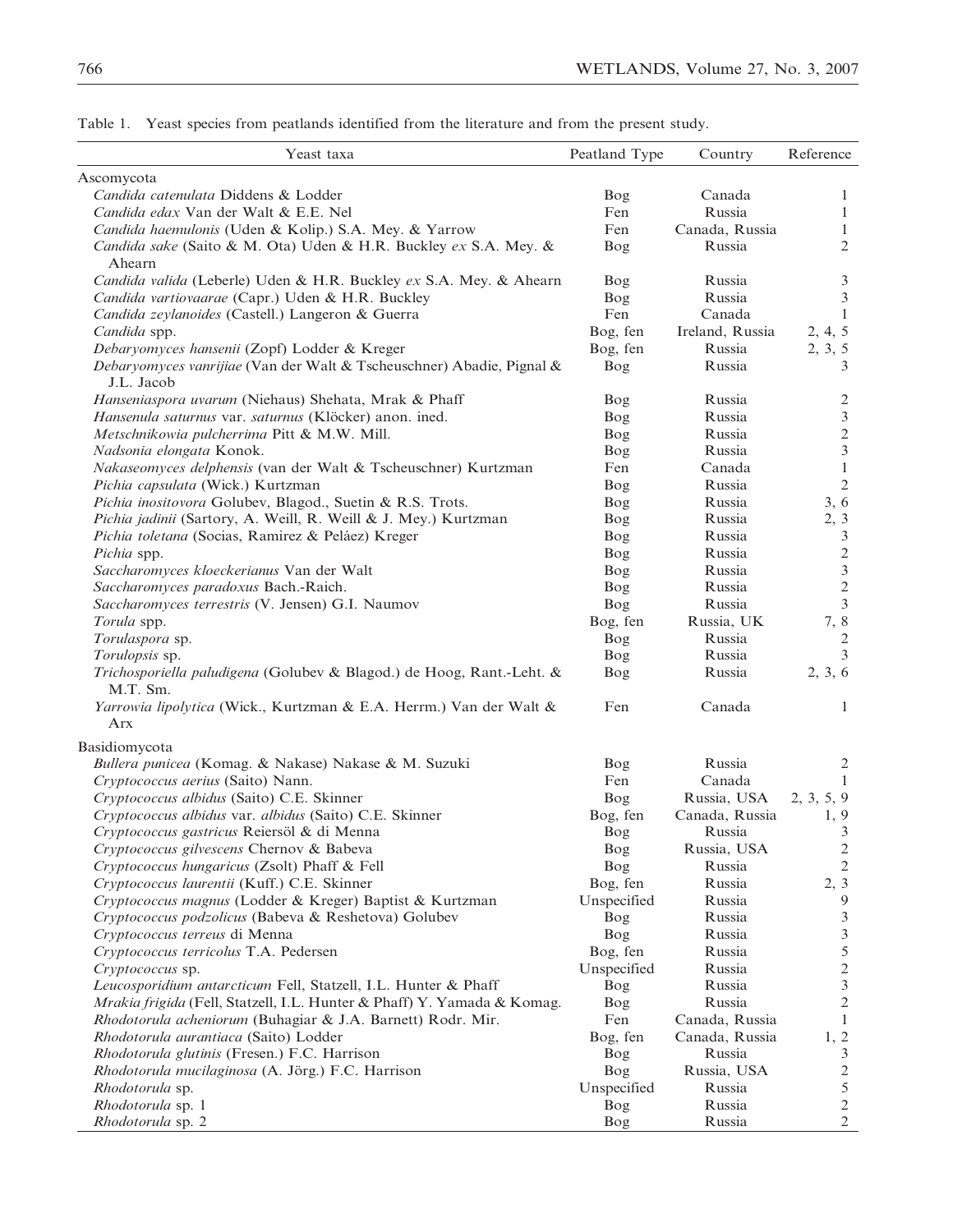| Yeast taxa                                        | Peatland Type | Country        | Reference |
|---------------------------------------------------|---------------|----------------|-----------|
| Sporidiobolus salmonicolor Fell & Tallman         | Unspecified   | Russia         | 9         |
| Sporobolomyces roseus Kluyver & C.B. Niel         | Bog           | Russia         | 2         |
| Trichosporon inkin (Oho) Carmo Souza & Uden       | Fen           | Russia         | 1         |
| Trichosporon pullulans (Lindner) Diddens & Lodder | Unspecified   | Russia         | 2, 9      |
| <b>Insertae Sedis</b>                             |               |                |           |
| Schizoblastosporion starkeyi-henricii Cif.        | Bog, fen      | Canada, Russia | 1, 2      |
| Unidentified taxa                                 |               |                |           |
| Yeast (brown)                                     | Unspecified   | Argentina      | 10        |
| Yeast (white)                                     | Unspecified   | Argentina      | 10        |
| Yeast (yellow)                                    | Unspecified   | Argentina      | 10        |
| Yeast sp. 1                                       | Bog           | <b>USA</b>     | 11        |
| Yeast sp. 1                                       | Fen           | Canada         | -1        |
| Yeast sp. 2                                       | Bog           | <b>USA</b>     | 11        |
| Yeast sp. 2                                       | Fen           | Canada         | 1         |
| Yeast sp. 3                                       | Fen           | Canada         |           |
| Yeast sp. 4                                       | Fen           | Canada         | 1         |
| Yeast sp. 5                                       | Bog           | Canada         |           |
| Yeast sp. 6                                       | Bog           | Canada         | 1         |
| Yeast sp. 7                                       | Bog           | Russia         |           |
| Yeast sp. 8                                       | Fen           | Russia         | 1         |
| Yeast spp.                                        | Bog           | Canada         | 12        |
| Yeast spp.                                        | Bog           | U.K.           | 13        |
| Yeast spp.                                        | Unspecified   | U.K.           | 8         |
| Yeast type A                                      | Bog, fen      | Sweden         | 14        |
| Yeast type B                                      | Bog, fen      | Sweden         | 14        |
| Yeast type C                                      | Bog, fen      | Sweden         | 14        |
| Yeast type D                                      | Bog, fen      | Sweden         | 14        |

#### Table 1. Continued.

References: 1 = Thormann et al. (this study), 2 = Polyakova et al. (2001), 3 = Golubev et al. (1981b), 4 = Dickinson and Dooley (1967), 5  $=$  Zvyagintsev et al. (1991),  $6 =$  Golubev et al. (1981a),  $7 =$  Golovchenko et al. (2002),  $8 =$  Thornton (1956),  $9 =$  Golubev (1986), 10 = Robson et al. (2004),  $11 =$  Christensen and Whittingham (1965),  $12 =$  Christensen and Cooke (1970),  $13 =$  Latter et al. (1967),  $14 =$ Nilsson et al. (1992).

iomycetous yeasts or are just a result of sampling limitations or bias. Future research is also necessary to determine whether individual taxa are adapted to specific peatland types; however, the relatively small number of species recovered from both bogs and fens suggests that most species are specialists.

Previous researchers have found some contradictory trends in yeast abundance: either the greatest abundance at the surface and decreasing abundance with increasing depth (Baker 1970), or greatest abundance in the middle and deeper horizons (Golubev et al. 1981a, Polyakova et al. 2001). Our results suggest that these seemingly contradictory observations could be explained by variation among peatlands. We found that yeast abundance, as indicated by number of isolates obtained, was substantially higher at 25 cm than at 5 cm depths in the Saskatchewan peatlands (15 vs. nine taxa), but was similar at both peat depths in the West Siberia peatlands (four vs. six taxa; Table 4). Differences in species composition with depth were also observed, with 14 of the 20 taxa recovered from either surface or deeper peat, but not both (Table 2). Only one species, Candida zeylanoides, was recovered from multiple depths in the same area of the same peatland (Table 2). Despite the observed differences in abundance and species composition with peat depth in the two peatlands, species richness was the same in both surface and deeper peat in both Siberia and Saskatchewan (13 taxa at each depth; Table 2). These results are consistent with the trends observed by Polyakova et al. (2001) in Russia, who found differences in abundance and species composition but not species richness with peat depth. Unfortunately, our present data are too limited for multivariate statistical analyses to investigate community differences by site, type, or depth; neither correspondence analysis nor non-metric multidimensional scaling yielded meaningful or stable results.

## Roles of Yeasts in Peat Decomposition

Decomposition is a three-step process, which begins with leaching of soluble organic matter, is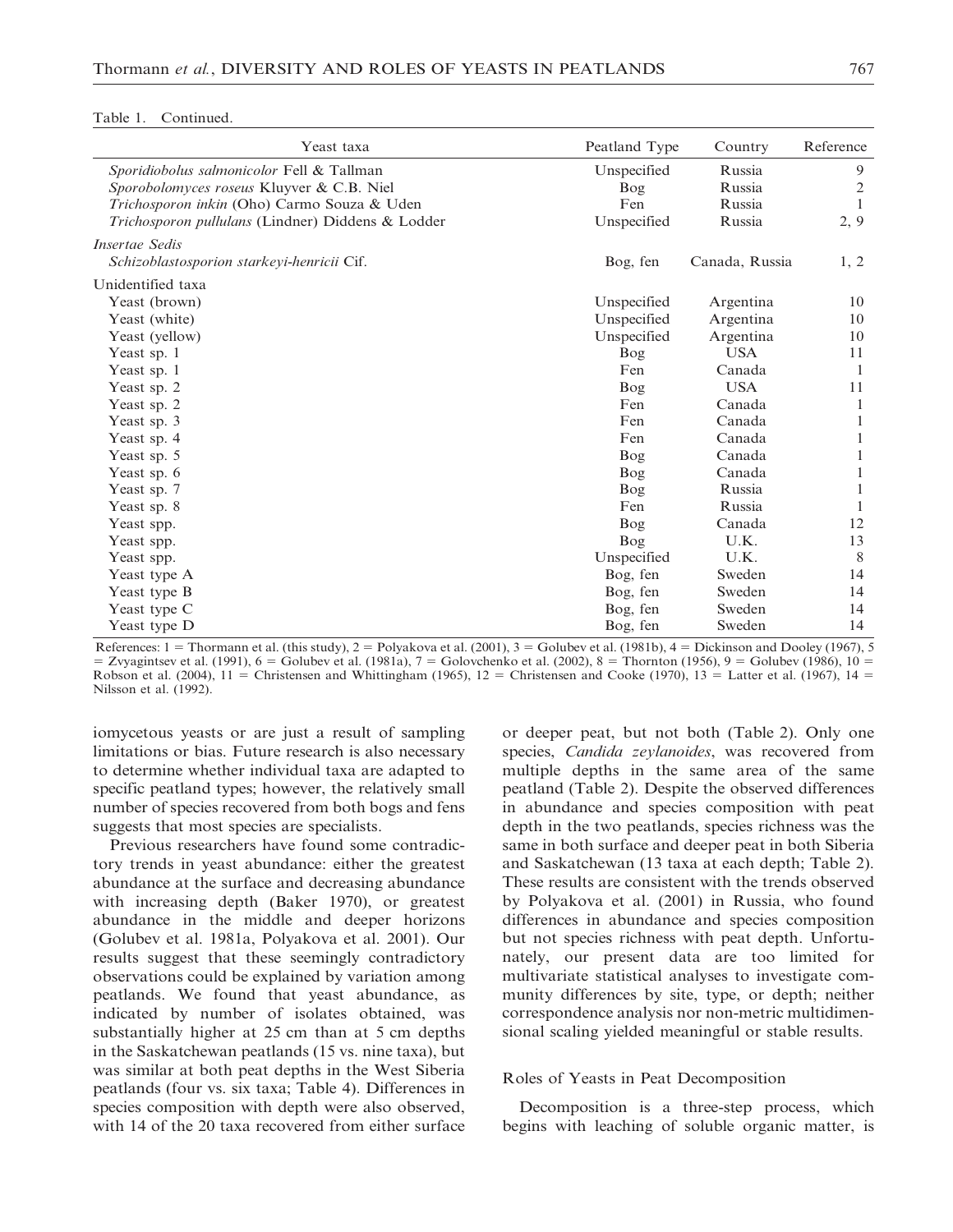|                                       |         |                        | Isolation information |                  |
|---------------------------------------|---------|------------------------|-----------------------|------------------|
| Yeast taxon                           | NOF No. | Peatland               | Depth (cm)            | Isolation Medium |
| Ascomycota                            |         |                        |                       |                  |
| Candida catenulata                    | 2906    | OBS, Saskatchewan      | 5                     | $PDA + BDP$      |
| Candida edax                          | 2907    | Fen 4, Siberia, Russia | $10 - 20$             | $PDA + B$        |
| Candida haemulonis                    | 2917    | SF-N, Saskatchewan     | 25                    | $PDA + BDP$      |
|                                       |         | SF-N, Saskatchewan     | 25                    | $PDA + BDP$      |
|                                       | 2918    | Fen 4, Siberia, Russia | $0 - 10$              | $PDA + BDP$      |
|                                       | 2919    | Fen 4, Siberia, Russia | $0 - 10$              | $PDA + BDP$      |
|                                       | 2920    | Fen 4, Siberia, Russia | $0 - 10$              | $PDA + BDP$      |
| Candida zeylanoides                   | 2914    | SF-N, Saskatchewan     | 5                     | $PDA + BDP$      |
|                                       | 2915    | SF-N, Saskatchewan     | 25                    | $PDA + RB$       |
|                                       | 2916    | SF, Saskatchewan       | 25                    | $PDA + B$        |
| Nakaseomyces delphensis               | 2908    | SF-N, Saskatchewan     | 5                     | $PDA + BDP$      |
| Yarrowia lipolytica                   | 2910    | SF-N, Saskatchewan     | 25                    | $PDA + B$        |
|                                       | 2911    | SF, Saskatchewan       | 5                     | $PDA + BDP$      |
| Basidiomycota                         |         |                        |                       |                  |
| Cryptococcus aerius                   | 2921    | SF-N, Saskatchewan     | 25                    | $PDA + BDP$      |
|                                       | 2922    | SF-N, Saskatchewan     | 25                    | $PDA + BDP$      |
|                                       | 2923    | SF-N, Saskatchewan     | 25                    | $PDA + B$        |
|                                       | 2924    | SF-N. Saskatchewan     | 25                    | $PDA + B$        |
|                                       | 2925    | SF-N, Saskatchewan     | 25                    | $PDA + RB$       |
| Cryptococcus albidus var. albidus     | 2928    | OBS, Saskatchewan      | 5                     | $PDA + BDP$      |
|                                       | 2929    | Fen 3, Siberia, Russia | $10 - 20$             | $PDA + RB$       |
| Rhodotorula acheniorum                | 2912    | SF-N, Saskatchewan     | 25                    | $PDA + BDP$      |
|                                       | 2913    | Fen 4, Siberia, Russia | $0 - 10$              | $PDA + B$        |
| Rhodotorula aurantiaca                | 2926    | SF-N, Saskatchewan     | 5                     | $PDA + BDP$      |
|                                       | 2927    | Fen 3, Siberia, Russia | $0 - 10$              | $PDA + B$        |
| Trichosporon inkin                    | 2933    | Fen 3, Siberia, Russia | $10 - 20$             | $PDA + BDP$      |
| <b>Insertae Sedis</b>                 |         |                        |                       |                  |
| Schizoblastosporion starkeyi-henricii | 2909    | SF, Saskatchewan       | 25                    | $PDA + RB$       |
| Unidentified taxa                     |         |                        |                       |                  |
| Yeast sp. 1                           | 2931    | SF, Saskatchewan       | 5                     | $PDA + B$        |
| Yeast sp. 2                           | 2937    | SF, Saskatchewan       | 5                     | $PDA + B$        |
| Yeast sp. 3                           | 2932    | SF, Saskatchewan       | 25                    | $PDA + BDP$      |
| Yeast sp. 4                           | 2935    | SF, Saskatchewan       | 25                    | $PDA + BDP$      |
| Yeast sp. 5                           | 2936    | OBS, Saskatchewan      | 5                     | $PDA + B$        |
| Yeast sp. 6                           | 2905    | OBS, Saskatchewan      | 25                    | $PDA + BDP$      |
| Yeast sp. 7                           | 2938    | Bog 2, Siberia, Russia | $0 - 10$              | $PDA + B$        |
| Yeast sp. 8                           | 2934    | Fen 4, Siberia, Russia | $10 - 20$             | $PDA + B$        |

Table 2. Yeasts isolated from peatlands in Saskatchewan, Canada, and West Siberia, Russia.

Note: OBS = Old Black Spruce,  $SF-N = Sedge$  Fen-North; PDA = potato dextrose agar, B = benomyl, RB= rose bengal, BDP = benomyl, dichloran, and phenol; NOF = Northern Forestry Centre Culture Collection.

followed by mass losses due to the assimilation of organic matter by microbial and animal communities, and is concluded with the loss of the physical structure and changes in the chemical constituents of the remaining organic matter (Brinson et al. 1981, Clymo 1983). Organic matter becomes structurally more complex as it decomposes, because simpler molecules are preferentially degraded during the early stages of decomposition. This progressive change in chemical constituents over the course of decomposition can

result in a succession of fungi in decomposing organic matter, based on the ability of different fungi to synthesize various enzymes, and hence degrade organic substrata of different complexities. Deacon (1997) identified five behavioral groups of fungi involved in the degradation of organic matter. Weak pathogens and parasites (1) precede pioneer saprobes (2), which are followed by simple polymer degraders (3), and subsequently complex polymer degraders (4). Secondary saprobes (5) also occur during the latter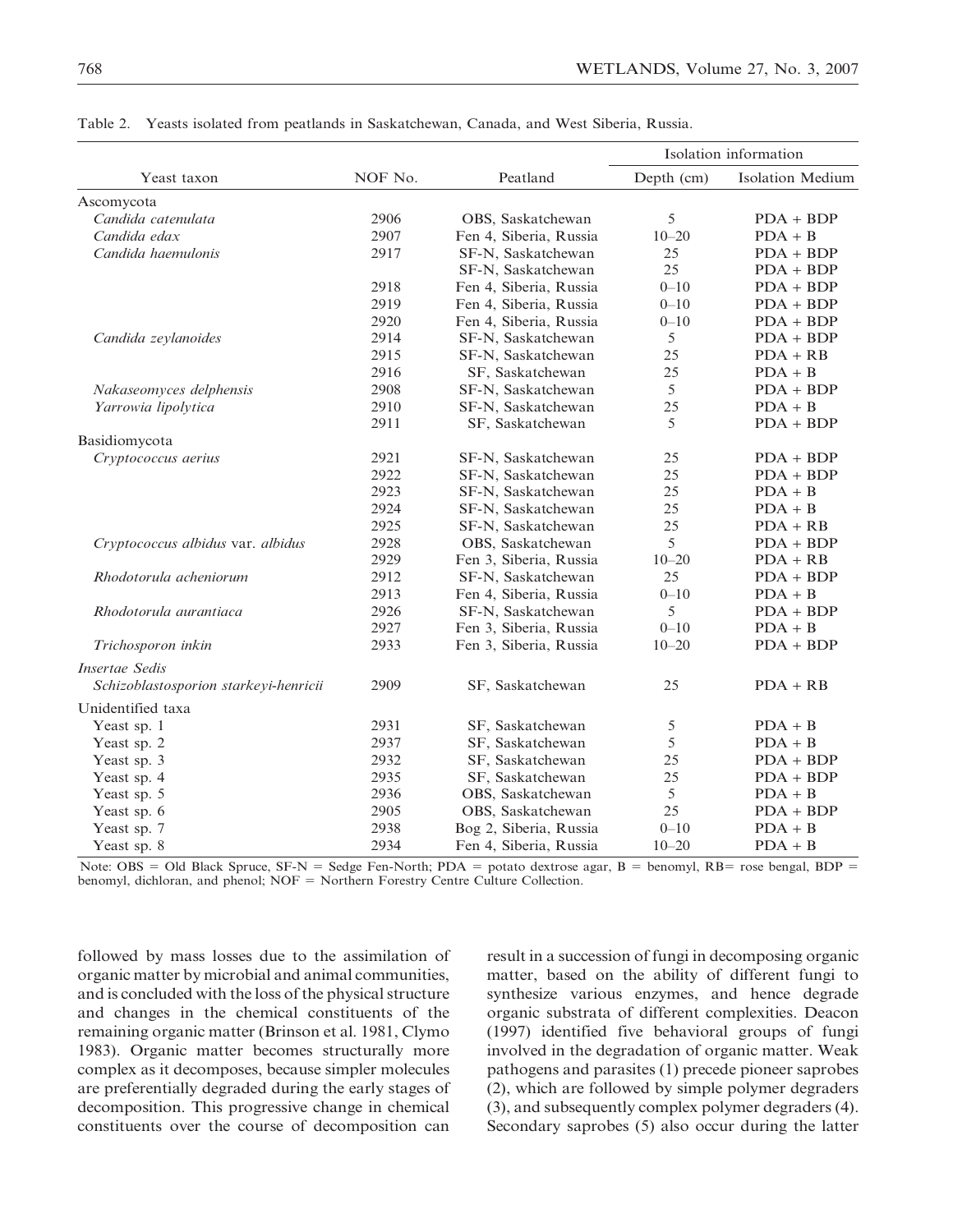| Yeast isolate | Morphology and colony description                                                                                |
|---------------|------------------------------------------------------------------------------------------------------------------|
| Yeast sp. 1   | moist, cream colonies; slow growing; terminal budding; no filaments; DBB negative                                |
| Yeast sp. 2   | moist, light-orange colonies; slow growing; terminal budding; simple and elaborate pseudohyphae;<br>DBB negative |
| Yeast sp. 3   | dry, cream colonies; slow growing; terminal budding; simple and elaborate pseudohyphae; DBB<br>negative          |
| Yeast sp. 4   | dry, light-orange colonies; slow growing; terminal budding; no filaments; DBB negative                           |
| Yeast sp. 5   | moist, cream colonies; fast growing; terminal budding; simple and elaborate pseudohyphae; DBB<br>negative        |
| Yeast sp. 6   | dry, cream colonies; slow growing; lateral budding; simple and elaborate pseudohyphae; DBB negative              |
| Yeast sp. 7   | dry, cream colonies; slow growing; no budding observed; simple and elaborate pseudohyphae; DBB<br>negative       |
| Yeast sp. 8   | dry, cream colonies; slow growing; terminal budding; simple pseudohyphae; DBB negative                           |

Table 3. Morphology and colony descriptions of 8 unknown yeast species from peatlands in Saskatchewan, Canada, and West Siberia, Russia.

Note: Growth rate was assessed at  $22^{\circ}$ C, DBB = diazonium blue B.

stages of decomposition, using metabolic by-products generated by polymer degrading fungi (Deacon 1997). Fungi from all five behavioral groups have been isolated from peatlands (e.g., Thormann et al. 2004); however, clear fungal succession patterns are not always observed (Thormann et al. 2003). In the only known study of yeast succession dynamics, Chernov (1985) documented a shift in fungal succession in decomposing plant matter in the Russian tundra. He observed yeast dominance during the early stages of decomposition (part of the pioneer saprobe community), but as readily soluble carbohydrates became limited, complex polymer-degrading filamentous fungi replaced the initial yeast community and continued the decomposition process. He also observed a second community of yeasts (part of the secondary saprobe community), which was unable to use complex polymers, but presumably used some of the metabolic by-products generated by filamentous fungi (Chernov 1985).

Although in vitro physiological profiles and assays do not document realized ecological niches of individual species or prove the functional diversity of an entire community, they indicate the potential functional diversity of the community (Dobranic and Zak 1999, Preston-Mafham et al. 2002, Fisk et al. 2003, Sobek and Zak 2003) and are a useful tool to elucidate the possible roles of individual species within a consortium (Hobbie et al. 2003, Rice and Currah 2005, Rice et al. 2006). All the yeasts isolated in our study have the ability to metabolize various simple and complex sugars, organic acids, sugar alcohols, glycosides, and amino acids. More specifically, saccharides like maltose, maltotriose, glucose, sucrose, trehalose, and galactose are used by many of the yeasts, as are various sugar alcohols, including arabitol, mannitol, sorbitol, glycerol, and maltitol (Tables 5, 6). Many of these carbohydrates are either storage products (e.g., mannitol) or metabolic compounds (e.g., glucose) and are most susceptible to leaching following senescence or death of a plant cell. In addition, the organic acids gluconic acid, fumaric acid, and malic acid were readily used by the 34 yeast isolates (Tables 5, 6). Several of these acids are intermediates in metabolic pathways in plant tissues and are also susceptible to leaching following cell death. As a group, these chemically simple carbohydrates occur in northern bog and fen surface peats in concentrations that can reach up to  $100 \text{ mg g}^{-1}$ , or about  $10\%$  of organic matter by mass (Williams et al. 1998, Turetsky et al. 2000). Consequently, the ability of yeasts to use these simple carbohydrates suggests their potential as active participants during the initial stages of peat decomposition, when these compounds are being rapidly metabolized. In contrast, complex polymers, such as cellulose and polyphenolic polymers, cannot be degraded by yeasts (Barnett et al. 1983, Chernov 1985), which generally precludes yeasts from the latter stages of decomposition except as secondary saprobes. Thus, we did not examine the ability of the yeasts in this study to degrade complex polymers.

Table 4. Distribution of the 34 yeast isolates in this study by peatland class and by depth from study sites in Saskatchewan, Canada, and West Siberia, Russia.

| Peatland    | Saskatchewan   |       | West Siberia |            |  |
|-------------|----------------|-------|--------------|------------|--|
| classes     | $5 \text{ cm}$ | 25 cm | $0-10$ cm    | $10-20$ cm |  |
| <b>Bogs</b> |                |       |              |            |  |
| Fens        |                | 14    |              |            |  |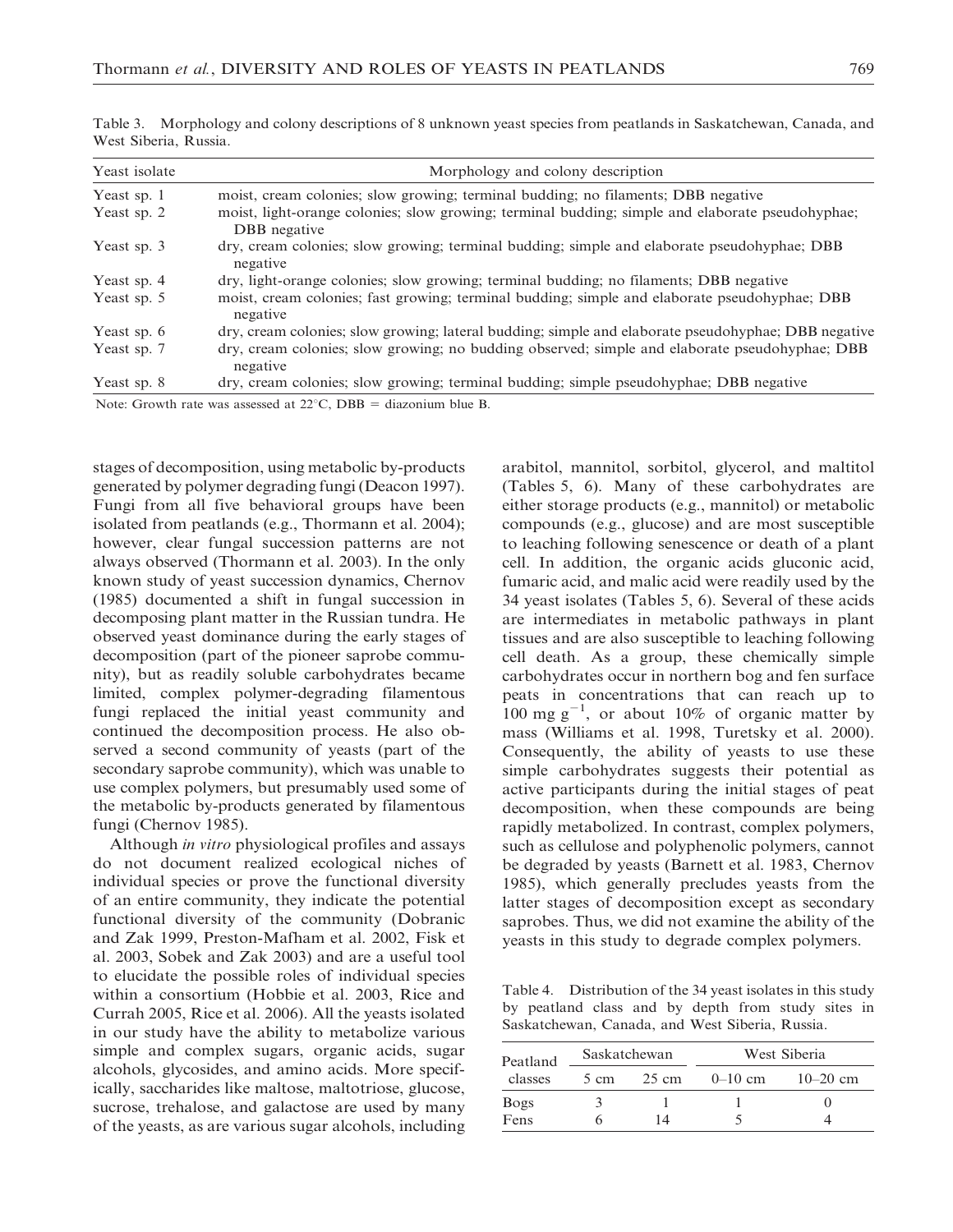Table 5. Summary of physiological profiles of yeast species identified from peatlands in Saskatchewan, Canada, and West Siberia, Russia. Numbers in columns 3 and 4 indicate the number of identified yeasts able to use the specific carbon and nitrogen substrata.

|             | Substrata            | Fermentation Growth |                |
|-------------|----------------------|---------------------|----------------|
| Amino acids | L-Aspartic acid      | 3                   | No test        |
|             | L-Glutamic acid      | 11                  | 18             |
|             | L-Proline            | $\overline{c}$      | No test        |
| Glycosides  | Amygdalin            | No test             | 1              |
|             | Arbutin              | No test             | 7              |
|             | Salicin              | 1                   | 8              |
| Lipids      | Tween 80             | 14                  | 7              |
| Organic     | 2-Keto-D-Gluconic    | No test             | 1              |
| acids       | acid                 |                     |                |
|             | alpha-Ketoglutaric   | No test             | 1              |
|             | acid                 |                     |                |
|             | Bromosuccinic acid   | No test             | 1              |
|             | D-Gluconic acid      | No test             | 19             |
|             | Formic acid          | 1                   | No test        |
|             | Fumaric acid         | No test             | 18             |
|             | Malic acid           | No test             | 18             |
|             | Methyl Succinate     | 1                   | $\overline{0}$ |
|             | Succinic acid        | 19                  | No test        |
| Saccharides | Adonitol             | No test             | 3              |
|             | Arabinose            | No test             | 3              |
|             | Cellobiose           | 1                   | 9              |
|             | Dextrin              | 4                   | 5              |
|             | D-Galactose          | 3                   | 10             |
|             | D-Glucosamine        | No test             | 5              |
|             | D-Glucose            | 7                   | 14             |
|             | D-Melezitose         | 1                   | 4              |
|             | D-Melibiose          | 1                   | 6              |
|             | D-Psicose            | 16                  | 1              |
|             | D-Raffinose          | 1                   | 5              |
|             | D-Ribose             | No test             | 6              |
|             | D-Xylose             | No test             | 6              |
|             | Gentiobiose          | 1                   | 9              |
|             | Inulin               | $\overline{2}$      | $\overline{0}$ |
|             | L-Rhamnose           | No test             | 1              |
|             | L-Sorbose            | 1                   | 1              |
|             | Maltose              | 2                   | 13             |
|             | Maltotriose          | 4                   | 14             |
|             | n-Acetyl-D-          | 18                  | 19             |
|             | Glucosamine          |                     |                |
|             | Palatinose           | $\mathbf{1}$        | $\mathbf{9}$   |
|             | Stachyose            | 1                   | $\overline{2}$ |
|             | Sucrose              | 6                   | 16             |
|             | Trehalose            | 5                   | 17             |
|             | Turanose             | 1                   | 10             |
| Sugar       | D-Arabitol           | 17                  | 18             |
| alcohols    | D-Mannitol           | 19                  | 21             |
|             | D-Sorbitol           | 19                  | 17             |
|             | Glycerol             | 12                  | 14             |
|             | <i>i</i> -Erythritol | No test             | 1              |
|             | Maltitol             | No test             | 12             |
|             | Xylitol              | $\mathbf{1}$        | 5              |
|             |                      |                     |                |

It has been shown that most organic matter decomposes at a negative exponential rate in peatlands, indicating relatively high mass losses during the early stages of decomposition, shortly after plant senescence or death (up to 10% in bogs and 30% in fens during the first 50 days; Thormann et al. 2001). These initial mass losses have been ascribed previously to various species of Acremonium, Botrytis, Cladosporium, Mortierella, Mucor, Penicillium, and Verticillium, which tend to predominate during the early stages of decomposition of peatland vascular and non-vascular plants (Thormann et al. 2003). Interestingly, yeasts are rarely considered important saprobes in peatlands. Nonetheless, based on our data and the abundance of yeast cells in peat (Baker 1970, Polyakova et al. 2001), yeasts may play significant roles during the first 50 days of decomposition. Along with zygomycetes, which also have a proclivity for sugars and simple polymers, yeasts may account for a large proportion of the total mass losses of peatland plants immediately following plant senescence or death. Although this suggestion is speculative, peatland yeasts may be important competitors for metabolic compounds and storage products that leach out of senesced and dead plant matter due to their mode of reproduction and ability to disperse rapidly in wet soils. It is not possible to isolate selectively any group of microorganism to assess their roles in any ecological process, such as decomposition. Consequently, the role of yeasts, a polyphyletic group of fungi, by themselves in the decomposition process of peat remains speculative. Clearly, there is a need to further examine the roles of yeasts in peatland C and N dynamics.

Physiological tests using the BioLog Yeast Micro-Plates showed varying profiles for the eight unidentified isolates (Table 6). Yeast sp. 1 was the most limited in its ability to use any of the C and N substrata, metabolizing only glutamic acid, inulin, and Tween 80. The other seven isolates used more of the C and N substrata; however, while they generally grew on them, few substrata were actually metabolized and broken down. Of these, Tween 80 was most commonly metabolized by the isolates. Similar to the identified yeasts, these eight taxa are also most likely involved during the early stages of organic matter decomposition.

Using the BioLog method to identify our yeast isolates and assess their functional diversity has its limitations, since positive identifications are dependent on existing profiles in the BioLog data base; however, we are confident that our identifications are correct. Following the BioLog protocol, we confirmed the identity of each yeast isolate with published morphological and functional descrip-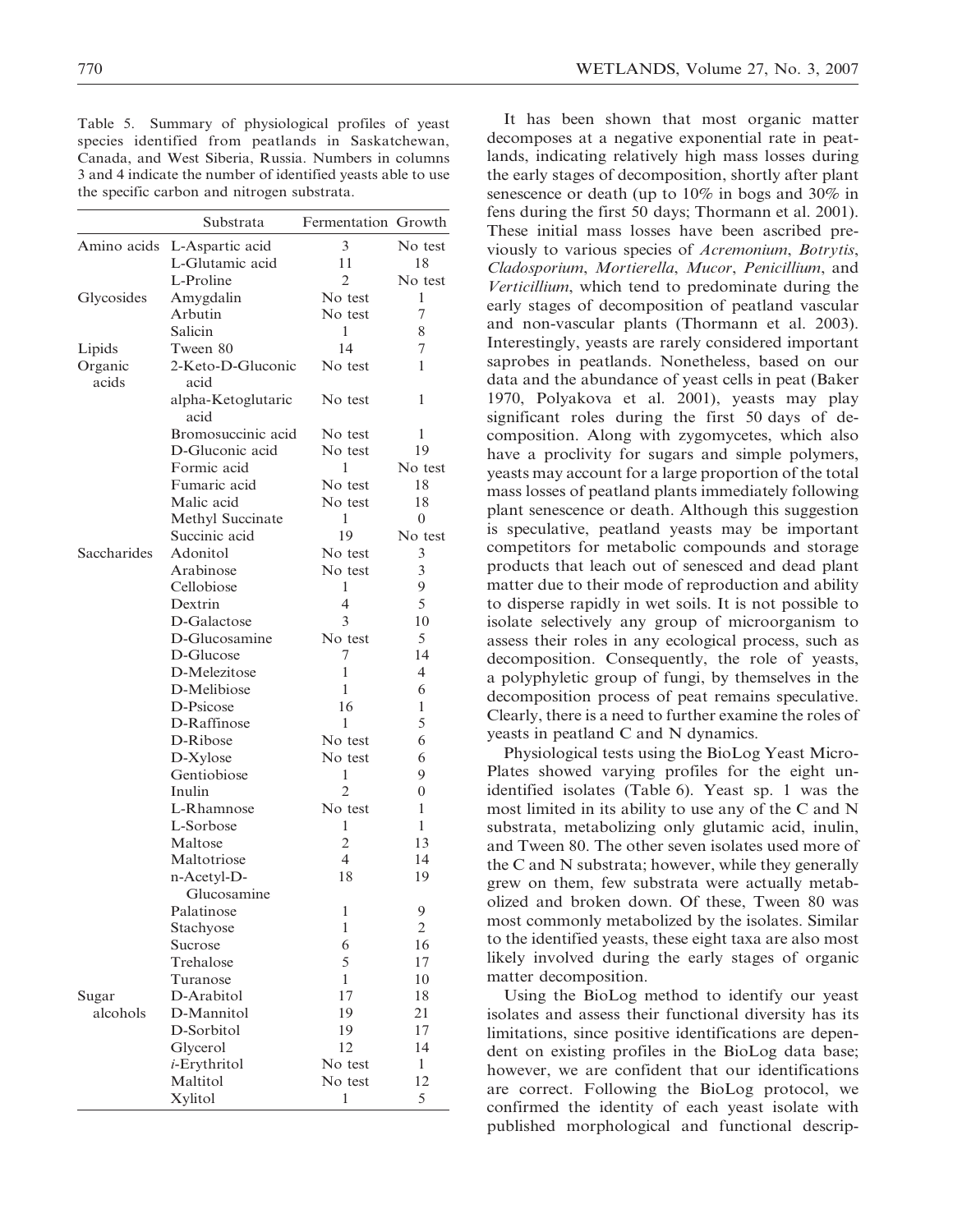|                                     | Yeast species |             |                        |                |             |             |                  |             |
|-------------------------------------|---------------|-------------|------------------------|----------------|-------------|-------------|------------------|-------------|
| Substrata                           | $\,1$         | $\sqrt{2}$  | $\mathfrak{Z}$         | $\overline{4}$ | 5           | 6           | $\boldsymbol{7}$ | $8\,$       |
| Amino acid                          |               |             |                        |                |             |             |                  |             |
| L-Glutamic acid                     | $\mathbf M$   |             |                        |                |             | ${\bf G}$   |                  |             |
| Glycosides                          |               |             |                        |                |             |             |                  |             |
| Arbutin                             |               | ${\bf G}$   |                        | ${\bf G}$      |             |             |                  |             |
| Salicin                             |               | $\mathbf G$ |                        | ${\bf G}$      |             | G, M        |                  | $\mathbf G$ |
| Lipid                               |               |             |                        |                |             |             |                  |             |
| Tween 80                            | $\mathbf M$   | ${\bf G}$   |                        | G, M           |             | $\mathbf M$ | G, M             | G, M        |
| Saccharides                         |               |             |                        |                |             |             |                  |             |
| Adonitol                            |               |             | ${\bf G}$              |                |             |             |                  |             |
| Cellobiose                          |               | ${\bf G}$   |                        | $\mathbf G$    | ${\bf G}$   |             |                  | G           |
| Dextrin                             |               | ${\bf G}$   | G                      |                |             |             |                  | G           |
| D-Galactose                         |               | $\mathbf G$ | ${\bf G}$              | ${\bf G}$      | $\mathbf M$ |             |                  |             |
| D-Glucosamine                       |               | ${\bf G}$   | ${\bf G}$              | ${\bf G}$      |             |             |                  | G           |
| D-Glucose                           |               | $\mathbf G$ | ${\bf G}$              | $\mathbf G$    | ${\bf G}$   | ${\bf G}$   |                  | G           |
| D-Melezitose                        |               |             | $\mathbf G$            |                | ${\bf G}$   |             |                  |             |
| D-Melibiose                         |               | G           |                        |                | ${\bf G}$   |             |                  | M           |
| D-Raffinose                         |               | ${\bf G}$   |                        | G              |             |             |                  |             |
| D-Ribose                            |               |             | G                      |                |             |             |                  |             |
| D-Xylose                            |               |             | $\mathbf G$            |                |             |             |                  |             |
| Gentiobiose                         |               | ${\bf G}$   | ${\bf G}$              | ${\bf G}$      |             |             |                  | ${\bf G}$   |
| Inulin                              | $\mathbf M$   | ${\bf G}$   | ${\bf G}$              |                |             |             | $\mathbf G$      | G, M        |
| L-Sorbose                           |               |             |                        |                |             | ${\bf G}$   |                  | M           |
| Maltose                             |               | G, M        | ${\bf G}$              | ${\bf G}$      |             |             |                  | G           |
| Maltotriose                         |               |             | ${\bf G}$              | ${\bf G}$      | ${\bf G}$   |             |                  | ${\bf G}$   |
| N-Acetyl-D-Glucosamine              |               | G           |                        | $\mathbf G$    |             |             |                  | $\mathbf G$ |
| Trehalose                           |               |             |                        |                | $\mathbf G$ |             |                  | $\mathbf G$ |
| Sugar alcohols                      |               |             |                        |                |             |             |                  |             |
| D-Arabitol                          |               |             | ${\bf G}$              |                |             |             |                  |             |
| D-Mannitol                          |               |             | ${\bf G}$              |                |             | ${\bf G}$   |                  |             |
| D-Sorbitol                          |               |             | $\mathbf G$            |                |             |             |                  |             |
|                                     |               |             |                        |                |             |             |                  | $\mathbf G$ |
| Glycerol                            |               |             |                        |                |             |             |                  |             |
| i-Erythritol<br>Maltitol            |               | ${\bf G}$   | ${\bf G}$<br>${\bf G}$ |                |             |             |                  |             |
|                                     |               |             |                        |                |             |             |                  |             |
| Organic acids                       |               |             |                        |                |             |             |                  |             |
| D-Gluconic acid                     |               |             |                        | G              |             |             |                  | $\mathbf G$ |
| Fumaric acid                        |               |             | G                      | ${\bf G}$      |             |             |                  |             |
| L-Malic acid                        |               |             | ${\bf G}$              | $\mathbf G$    |             |             |                  |             |
| Methyl Succinate                    |               |             | $\mathbf G$            |                |             |             |                  |             |
| Succinic acid                       |               |             |                        | G              |             |             | $\mathbf M$      |             |
| Combinations                        |               |             |                        |                |             |             |                  |             |
| N-Acetyl-L-Glutamic acid + D-Xylose |               |             | G                      |                |             | G           |                  |             |
| Dextrin + D-Xylose                  |               | ${\bf G}$   | $\mathbf G$            |                |             | ${\bf G}$   |                  | G           |
| D-Glucuronic acid + D-Xylose        |               |             |                        | G              |             | ${\bf G}$   |                  |             |
| Guinic acid + D-Xylose              |               |             |                        |                |             | G           |                  |             |
| D-Melibiose + D-Xylose              |               |             |                        |                | ${\bf G}$   |             |                  |             |
| Methyl Succinate + D-Xylose         |               |             | ${\bf G}$              |                |             |             |                  |             |
| 1,2-Propanediol + D-Xylose          |               |             |                        |                |             | ${\bf G}$   |                  |             |

Table 6. Physiological profiles of 8 unknown yeast species from peatlands in Saskatchewan, Canada, and West Siberia, Russia. G= growth on substrate,  $M =$  metabolism of substrate.

tions. We encountered some functional differences from published data for all yeast species in our study, which can be attributed to natural strain variation, sample preparation, and culturing conditions.

## **CONCLUSIONS**

Yeasts have been largely under-represented in surveys of fungi in peatlands. The 75 yeast taxa reported to date from peatlands include 46 identified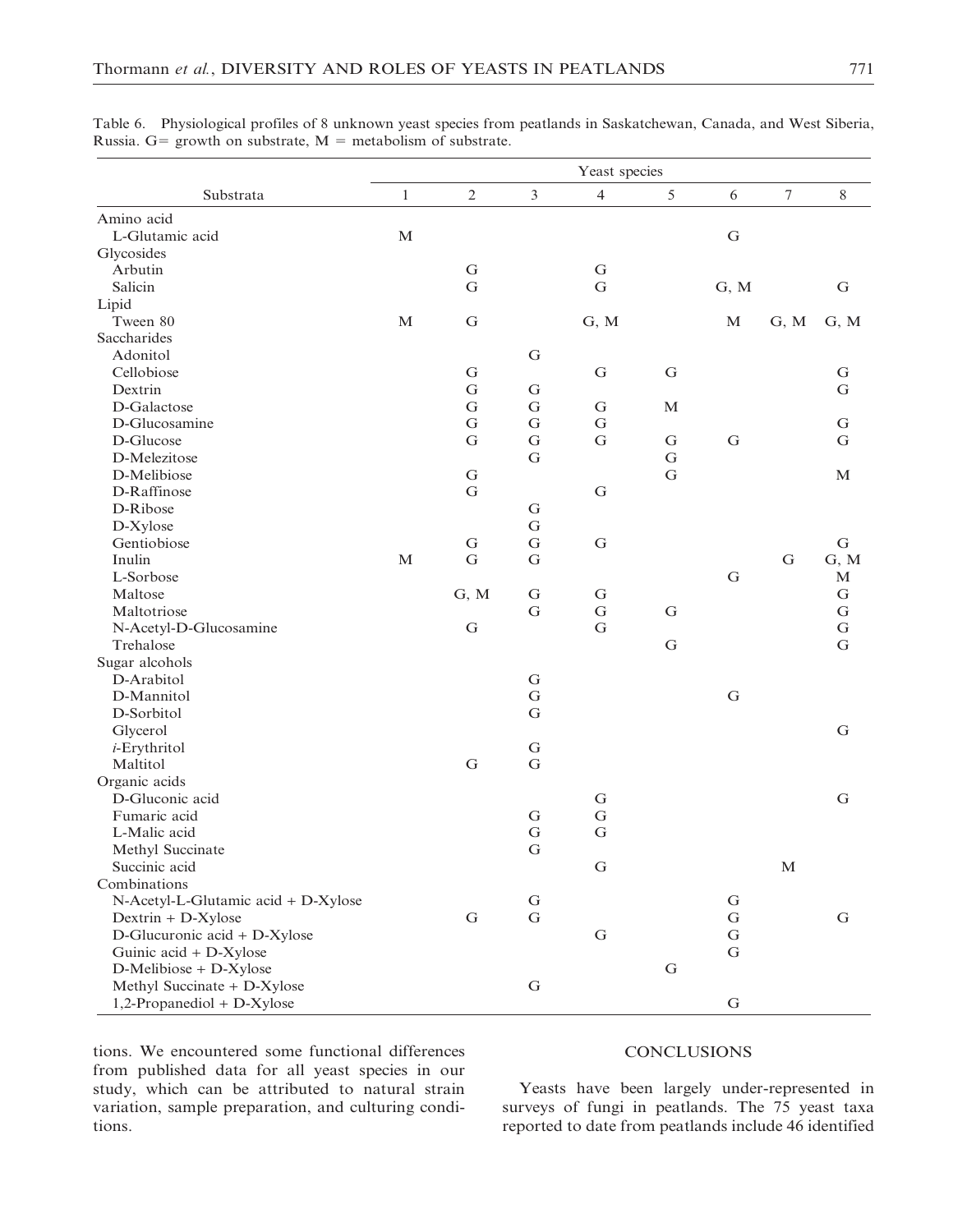all. This number represents between 5%–10% of known yeast species as well as about 10% of fungi known from peatlands, thus, supporting our hypothesis that yeast richness in peatlands is higher than previously suggested. The paucity of studies on peatland yeasts further indicates that it is premature to suggest that they are taxonomically limited, even though only a few genera (Cryptococcus, Candida, Pichia, and Rhodotorula) represent over half of all known species of yeasts from these ecosystems. As a group, yeasts are involved in the degradation of mostly simple polymers, including sugars, alcohols, and amino acids, and they appear to play minor or no roles in the degradation of complex polymers, such as cellulose, pectin, and lignin and its derivatives. Hence, saprobic yeasts are likely restricted to roles as pioneer or secondary saprobes on senesced and dead plant matter, including peat, lending support to our hypothesis that they are involved in the early stages of peat decomposition. The relative abundance of yeast cells in peat suggests that they are potentially important, but generally underappreciated, players during the early stages of peat decomposition. Given that much of the mass losses of peat occur during these initial stages, it is plausible that significant mass losses of peat observed during these early stages of decomposition can be attributed in part to yeasts.

#### ACKNOWLEDGMENTS

We thank Lisa Blanchard, YMCA Student Intern, for laboratory assistance, and Ruth Errington, Northern Forestry Centre, and Dr. Susan Crow, Oregon State University, for field assistance. We also thank Dr. Ken Mallett, Brenda Laishley (both Northern Forestry Centre), Prof. Randy Currah (University of Alberta), and 2 anonymous reviewers for comments on a previous version of this manuscript. This project was funded by the Canadian Forest Service, Natural Resources Canada, and the National Science Foundation, USA.

#### LITERATURE CITED

- Andersen, R., A.-J. Francez, and L. Rochefort. 2006. The physicochemical and microbiological status of a restored bog in Québec: identification of relevant criteria to monitor success. Soil Biology and Biochemistry 38:1375–87.
- Anderson, I. C. and J. W. G. Cairney. 2004. Diversity and ecology of soil fungal communities: increased understanding through the application of molecular techniques. Environmental Microbiology 6:769–79.
- Bab'eva, I. P. and I. Yu. Chernov. 1995. Geographic aspects of yeast ecology. Physiology and General Biology Reviews 9:1–54.
- Baker, J. H. 1970. Quantitative study of yeasts and bacteria in a Signy Island peat. British Antarctic Service Bulletin 23:51–55.
- Barnett, J. A., R. W. Payne, and D. Yarrow. 1983. Yeasts: Characteristics and Identification. Cambridge University Press, Cambridge, UK.
- Brinson, M. M., A. E. Lugo, and S. Brown. 1981. Primary productivity, decomposition and consumer activity in freshwater wetlands. Annual Review of Ecology and Systematics 12:123–61.
- Chernov, I. Y. 1985. Synecological analysis of yeast groupings in the Taimyr tundra. Ekologiya 1:54–60.
- Clymo, R. S. 1983. Peat. p. 159–224. In A. J. P. Gore (ed.) Ecosystems of the World 4A, Mires: Swamp, Bog, Fen, and Moor. Elsevier, New York, NY, USA.
- Christensen, P. J. and F. D. Cook. 1970. The microbiology of Alberta muskeg. Canadian Journal of Soil Science 50: 171–78.
- Christensen, M. and W. F. Whittingham. 1965. The soil microfungi in open bogs and conifer swamps in Wisconsin. Mycologia 57:882–89.
- Deacon, J. W. 1997. Modern Mycology, third edition. Blackwell, Boston, MA, USA.
- Dickinson, C. H. and M. J. Dooley. 1967. The microbiology of cut-away peat. I. descriptive ecology. Plant and Soil 27:172– 86.
- Dobranic, J. K. and J. C. Zak. 1999. A microtiter plate procedure for evaluating fungal functional diversity. Mycologia 91: 756–65.
- Environment Canada. 2004. Canadian Climate Normals 1971– 2000. http://www.climate.weatheroffice.ec.gc.ca/climate\_normals
- Fisk, M. C., K. F. Ruether, and J. B. Yavitt. 2003. Microbial activity and functional composition among northern peatland ecosystems. Soil Biology and Biochemistry 35:591– 602.
- Frey, K. E. and L. C. Smith. 2003. Recent temperature and precipitation increases in West Siberia and their association with the Arctic Oscillation. Polar Research 22:287–300.
- Golovchenko, A. V., T. A. Semenova, A. V. Polyakova, and L. I. Inisheva. 2002. The structure of the micromycete complexes of oligotrophic peat deposits in the southern Taiga subzone of west Siberia. Microbiology 71:575–81.
- Golubev, V. I. 1986. Yeasts of the arctic west Siberian tundra. Izvestiya Akademii Nauk SSSR, Seriya Biologicheskie 4:609–12. [in Russian, English summary]
- Golubev, V. I., V. M. Blagodatskaya, A. R. Manukyan, and O. L. Liss. 1981a. Yeast microflora of peats. Izvestiya Akademii Nauk SSSR, Seriya Biologicheskie 2:181–86. [in Russian, English summary]
- Golubev, V. I., V. M. Blagodatskaya, S. O. Suetin, and R. Sh. Trotsenko. 1981b. Pichia inositovora and Candida paludigena, two new species of yeasts isolated from peat. International Journal of Systematic Bacteriology 31:91–96.
- Gore, A. J. P. 1983. Ecosystems of the World 4B. Mire: Swamp, Bog, Fen, and Moor. Elsevier Scientific Publishing Company, Amsterdam, The Netherlands.
- Gorham, E. 1991. Northern peatlands: role in the carbon cycle and probable responses to climatic warming. Ecological Applications 1:182–95.
- Hambleton, S. and L. Sigler. 2005. Meliniomyces, a new anamorph genus for root-associated fungi with phylogenetic affinities to *Rhizoscyphus ericae* ( $\equiv$  *Hymenoscyphus ericae*), Leotiomyces. Studies in Mycology 53:1–27.
- Heilman-Clausen, J. 2001. A gradient analysis of communities of macrofungi and slime molds on decaying beech logs. Mycological Research 195:575–96.
- Hobbie, E. A., L. S. Watrud, S. Maggard, T. Shiroyama, and P. T. Rygiewicz. 2003. Carbohydrate use and assimilation by litter and soil fungi assessed by carbon isotopes and Biolog assays. Soil Biology and Biochemistry 35:303–11.
- Index Fungorum. 2007. CABI Science Databases, CBS, Landcare Research. www.indexfungorum.org
- Kurtzman, C. P. 2006. Yeast species recognition from gene sequence analyses and other molecular methods. Mycoscience 47:65–71.